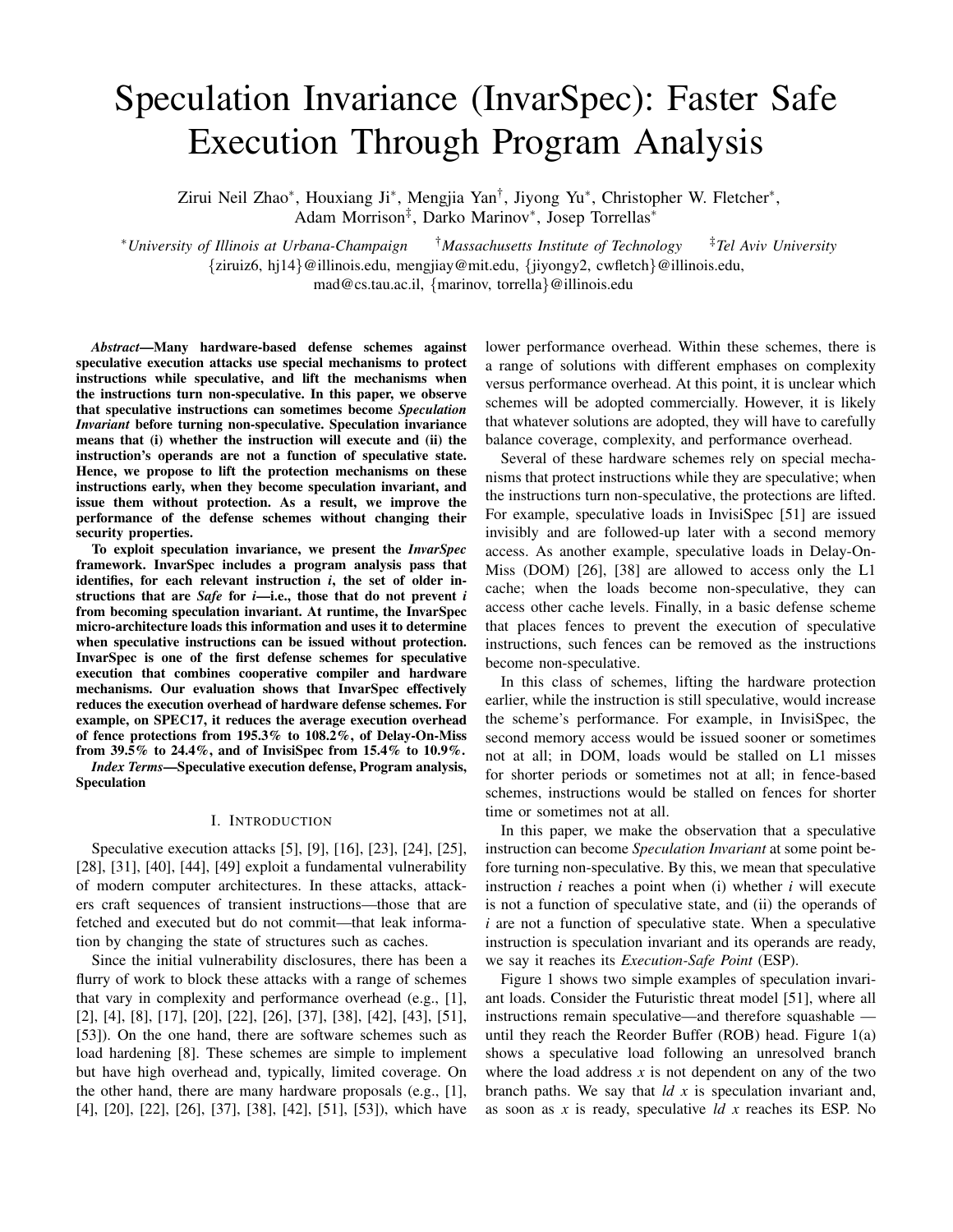matter which direction the branch finally takes, *ld x* will always execute and access the same address. Figure 1(b) shows the same speculative load following an earlier load whose return data *y* does not directly or indirectly affect the register that *ld x* uses to generate the *x* address. Once again, *ld x* is speculation invariant and, as soon as *x* is ready, *ld x* reaches its ESP.



Fig. 1: Examples of speculation invariance.

When a speculative instruction reaches its ESP, we propose to lift any protection and execute the instruction. In the previous examples, we propose to send the load request to memory without protection. With this strategy, the performance of any of the previous protection schemes will improve. At the same time, the protection schemes' security properties will not change: executing a speculation invariant instruction without protection will not reveal any more secrets than the underlying hardware protection scheme would reveal with the non-speculative execution of the instruction.

Unfortunately, hardware structures alone cannot exploit these insights because the hardware is only aware of the current speculative path being executed and does not reason about all possible paths. Instead, we need a program analysis infrastructure to analyze the program and inform the hardware of the speculation invariance of instructions.

In this paper, we introduce *InvarSpec*, a framework to exploit speculation invariance for higher performance without hurting security. InvarSpec includes a program analysis pass that identifies, for each instruction *i* under protection, the set of older instructions (e.g., the branch and the load  $y = Id$  in Figure 1) that are *Safe* for *i*—i.e., those instructions that do not prevent *i* from becoming speculation invariant. At runtime, the InvarSpec micro-architecture loads this information and uses it to identify when speculative instructions can execute early, without protection.

InvarSpec is one of the first defense schemes against speculative execution attacks that combines cooperative compiler and hardware mechanisms. It consists of an analysis pass for binaries, currently implemented for x86 binaries, and pipeline micro-architecture that uses this information at runtime.

To evaluate InvarSpec, we apply its analysis pass on the SPEC17 and SPEC06 programs and model its microarchitecture in a cycle-level simulator. Our results show that InvarSpec is effective. On average, using InvarSpec reduces the execution overhead of fence-based protection from 195.3% to 108.2%, the execution overhead of DOM from 39.5% to 24.4%, and the execution overhead of InvisiSpec from 15.4% to 10.9%.

In summary, the paper makes the following contributions:

- Presents *Speculation Invariance* to improve the performance of hardware security schemes against speculative execution attacks without hurting their security properties.
- Develops and evaluates the InvarSpec analysis pass.
- Develops the InvarSpec micro-architecture and uses it, together with the analysis pass, to improve the performance of three existing hardware security schemes.

## II. BACKGROUND & KEY CONCEPTS

## *A. Speculative Execution Attacks*

Transient instructions. On an out-of-order processor, some instructions may execute but not subsequently commit; they get squashed and the processor state is rolled back to before their execution. These bound-to-squash instructions are called transient. For example, an instruction may be transient due to being in the shadow of a branch misprediction.

Attack structure. In a speculative execution attack, an attacker exploits the side-effects of transient instructions to learn information it would not be able to learn from a non-transient correct execution. A typical attack consists of a transient load accessing some secret value, which is then forwarded to *transmitter* instruction(s) (or *transmitters*) that leak the secret over a covert channel [22], [53]. These steps are collectively referred to as a disclosure gadget [19].

In general, a transmitter is any instruction whose execution creates operand-dependent micro-architectural resource usage that reveals the operand (even if only partially) [19], [22], [53]. The prototypical example is a load instruction, which causes address-dependent changes to the state of the cache hierarchy by filling and evicting cache lines. As a result, the cache line accessed by the load can be inferred using techniques such as FLUSH+RELOAD [52] or PRIME+PROBE [34].

Figure 2 shows Spectre V1 [24], an example of a transient execution disclosure gadget. It exploits the misprediction of a bounds-checking branch to perform an out-of-bounds array load (Line 2), which can read a secret from any memory location. A transmit load then leaks the secret (Line 3).

```
1 if (x < array1 size ) { // mispredicted branch
2 uint8 s = array1 [x ]; // access load
3 uint8 y = array2 [s ∗ 64]; // transmit load
4 }
```
Fig. 2: Spectre V1.

Security violations. Attacks are categorized by the relationship between the hardware protection domains of the disclosure gadget and the victim [19]. In a *domain-bypass* attack, the gadget and victim are in different domains. An example is Meltdown [28], where a userspace process reads OS kernel memory. In a *cross-domain* attack, the gadget resides in the victim's domain (which differs from the attacker's domain, which is from where the attacker monitors the covert channel). An example is a network server whose code inadvertently contains a Spectre gadget that can be passed a malicious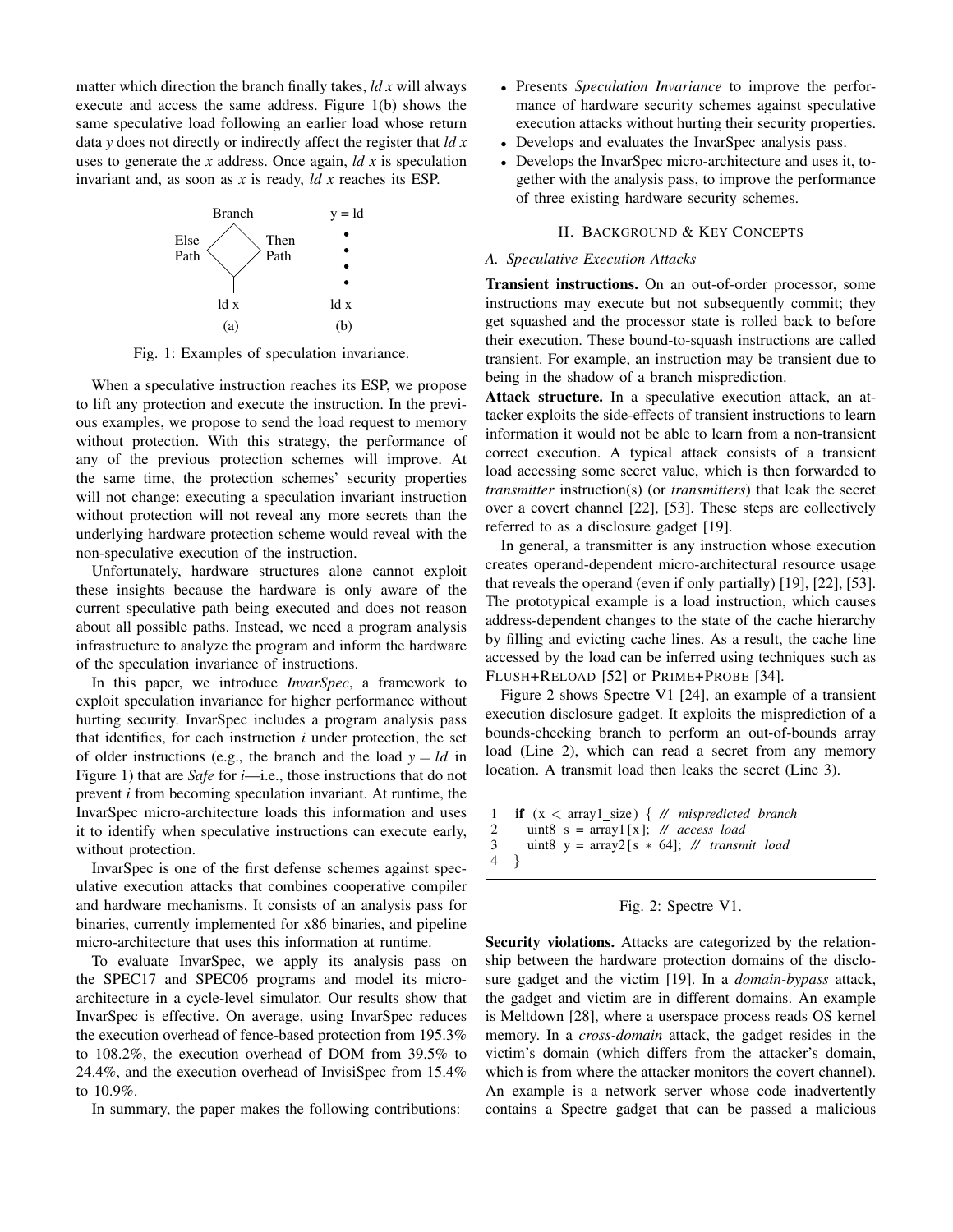input [24]. Finally, in an *in-domain* attack, the attacker circumvents software sandboxing. For example, an array access in JavaScript (compiled by a browser) is subject to a bounds check, producing code such as in Figure 2. Mispredicting the bounds check allows the attacker to circumvent the bounds check.

## *B. Hardware Defenses*

To defend against speculative execution attacks, researchers have proposed hardware-based schemes. Several of these schemes (at least [1], [20], [26], [38], [51]) share a common general approach. First, they deploy a hardware mechanism that protects the relevant transmitter instructions. This protection prevents a transmitter from leaking its operands, blocking the side channel. However, it imposes a performance cost. Later, the protection is lifted when the transmitter's operands become safe to reveal. This execution point is called the instruction's *Visibility Point* (VP) [51]. When an instruction reaches the VP depends on the scheme's threat model, i.e., which types of transient instructions it considers.

Threat models. A popular but weak threat model is the *Spectre* model. It only considers transient instructions caused by incorrect control flow. An instruction reaches its VP when all of its older control-flow instructions have resolved. Another model is the Futuristic model [51], which we rename to the more descriptive name *Comprehensive* model. This model considers transient instructions caused by all types of squashes. An instruction reaches its VP only when it cannot be squashed anymore, which is most often when it reaches the ROB head. In this paper, we use the Comprehensive model.

Protection mechanisms. Most defense schemes target cache and TLB-based side channels. They typically apply a variety of protection mechanisms to loads. For example, InvisiSpec [51] and SafeSpec [20] issue speculative loads invisibly. CleanupSpec [37] records the state generated by speculative loads, to be able to undo it on a squash. DOM [26], [38] delays speculative loads that miss in the L1 cache, but allows L1-hitting speculative loads to execute. CSF [42] prevents speculative loads from changing visible cache state by inserting stalling fences. All of these mechanisms introduce performance overhead.

## III. SPECULATION INVARIANCE

#### *A. Main Idea*

As pointed out above, several defense schemes (at least [1],  $[20]$ ,  $[26]$ ,  $[38]$ ,  $[51]$ ) use hardware mechanisms to block leakage while a transmitter is potentially transient and thus *unsafe*. If one could disable such mechanisms before the transmitter reaches its VP and, therefore, execute the transmitter speculatively without protection, one would reduce the overhead of these defense schemes.

In this paper, we propose a combined compiler and hardware scheme called *InvarSpec* that allows the lifting of these protection mechanisms for speculative instructions. The key idea is to identify *Speculation Invariant* instructions and allow them to execute while speculative without protection.

A speculative instruction *i* becomes *Speculation Invariant* when (i) whether *i* will execute is not a function of speculative state, and (ii) the operands of *i* are not a function of speculative state. When an instruction is speculation invariant and its operands are ready, we say that the instruction reaches its *Execution-Safe Point* (ESP).

Intuitively, ESP is the earliest point when speculative instruction *i* can execute and is guaranteed to eventually commit using the exact same operands—no matter how many times it is squashed by older instructions due to incorrect speculation. At an instruction's ESP, InvarSpec permits its speculative execution without protection.

Since the definition of speculative instruction depends on the threat model (e.g., Spectre or Comprehensive as defined in Section II-B), speculation invariance and ESP for an instruction depend on the threat model. For example, assume that the branch in Figure  $1(a)$  is unresolved and that there is no unresolved branch between the two loads in Figure 1(b). In Figure 1(a), *ld x* is speculation invariant under both Spectre and Comprehensive; in Figure 1(b), *ld x* is only speculative (and speculation invariant) under Comprehensive.

Figure 3(a) shows four points in the lifetime of a load instruction—which we use as a representative transmitter. Time increases to the right. The Ready point is when the load operands become available and the load is ready to be sent to memory speculatively. Current defense schemes place restrictions on what the load can do at this point. Sometime later, the load becomes speculation invariant and reaches its ESP. At this point, with InvarSpec, the load can be sent to memory without protection. Later, the load reaches its VP, where it becomes non-speculative and can be safely sent to memory without protection. Finally, the load retires. Effectively, InvarSpec moves the safe point of sending the load to memory from VP to ESP, reducing the overhead of the defense mechanism.



Fig. 3: Supporting speculation invariance.

According to the threat model that we use (Section IV), it is safe to expose the side effects of a speculation invariant instruction. Its execution does not reveal any more secrets than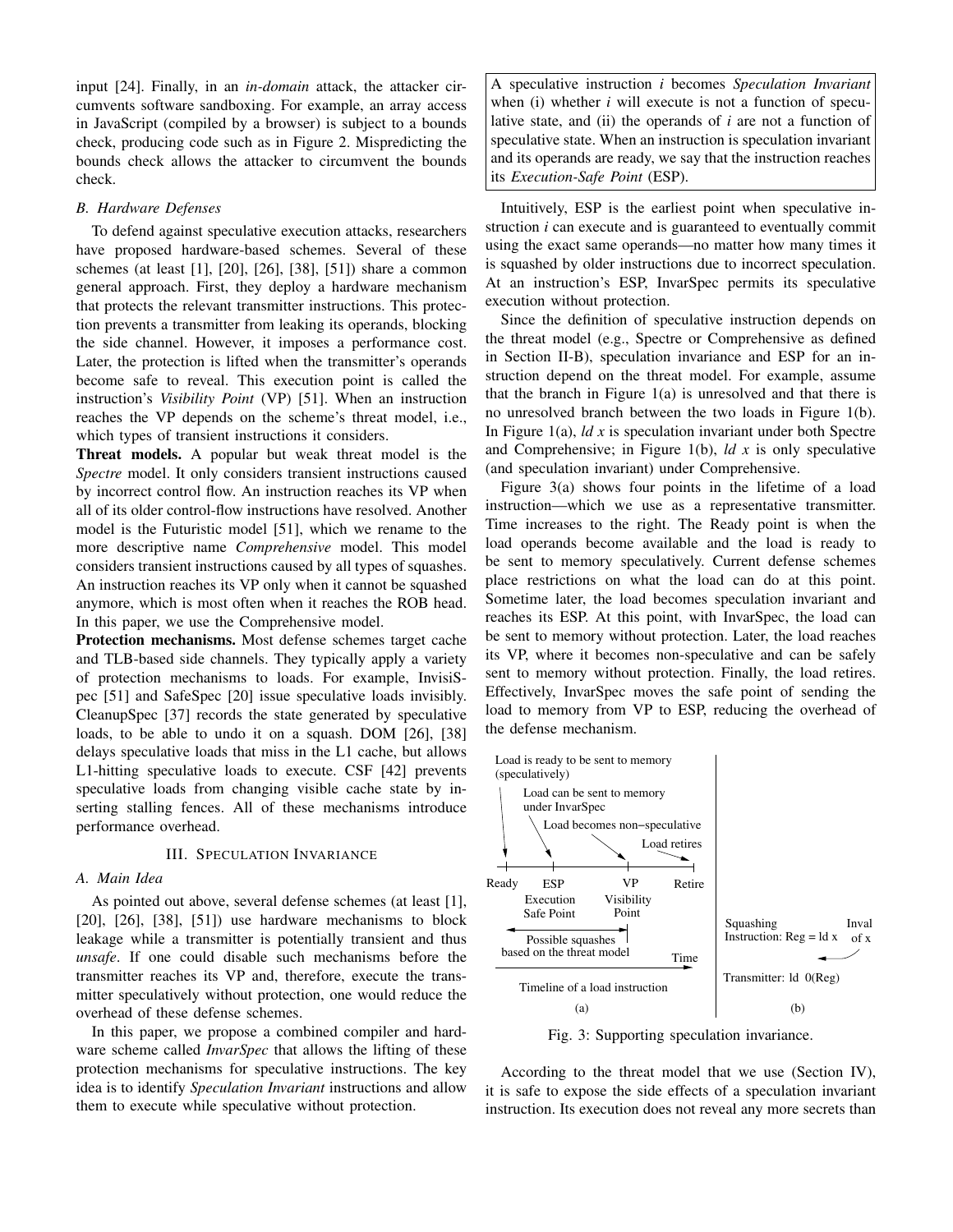the underlying hardware defense scheme would reveal with the non-speculative execution of the instruction.

#### *B. Definitions*

The InvarSpec framework has two important types of instructions: *Transmitters* and *Squashing* ones. Transmitters (e.g., loads) are inherited from the defense scheme that InvarSpec augments. Squashing instructions are those that can cause squashes that may lead to security violations. Squashing instructions are defined by the threat model. For the Spectre model, they are branches; for the Comprehensive model, they are branches, loads, and any instructions capable of causing exceptions. For example, a load may be squashed on reception of an invalidation for the address that it loaded, due to the processor's memory consistency mechanisms.

In this paper, we use loads as the transmitters and apply the Comprehensive model. In addition, we focus our analysis on the most challenging squashing instructions: branches (which can be mispredicted) and loads (which may be involved in exceptions or consistency violations and, on re-execution, can read a new value). Instructions other than loads may also be involved in squashes due to exceptions, but they are much easier to handle. We discuss exceptions in Section III-E.

Any instruction *i* that follows a squashing one and that has executed speculatively, may have to be squashed. Only if *i* had reached its ESP when it executed, it is guaranteed that, even after the squash, *i* will be re-executed and will use the same operands. For this reason, in InvarSpec, it is key to identify when a transmitter reaches its ESP. Only then can the transmitter execute without protection.

If InvarSpec only uses hardware support to identify when a transmitter reaches its ESP, it produces conservative results. The hardware uses the following algorithm.

A transmit instruction *i* reaches its ESP when its operands are ready and each of its older squashing instructions in the ROB has: (i) executed and (ii) produced its final result. As a shorthand for conditions (i) and (ii), we will say that the older squashing instruction has reached its *Outcome Safe Point* (OSP)—i.e., the point where its result will not change irrespective of any future squashes.

When has an executed squashing instruction "produced its final result"? If we do not consider loads, we can say that nonload squashing instructions have produced their final result when all older branches have resolved. However, loads work differently. A load may reach its ESP (because it is also a transmitter) and execute, then get squashed, and then, as it re-executes with the same operand (i.e., the memory address), it may read a different value from memory—if another thread has written to the same location in between. An example is shown in Figure 3(b), where *ld x* reads a value into *Reg*, then gets squashed by an invalidation of  $x$  and then, as it reexecutes, reads a different value from location *x*. Consequently, for a load to reach its OSP, it has to reach its ESP, execute, and then reach a point where it cannot be squashed anymore typically, the ROB head.

Therefore, for the TSO-based x86 architecture and squashing instructions that we consider, the condition for an executed squashing instruction *i* to reach its OSP is as follows. First, if *i* is not a load, *i* reaches its OSP when (i) all the older branches in the ROB are resolved and (ii) there is at most one older load in the ROB, which is at a point where it cannot be squashed anymore. Second, if *i* is a load, *i* reaches its OSP when is at a point in the ROB where it cannot be squashed anymore. As indicated before, under the Comprehensive threat model, loads cannot be squashed anymore only when they are at the ROB head.

The appendix describes how to handle store-load aliasing.

## *C. Using Program Analysis Information*

A program analysis pass can help the hardware algorithm just described to be more aggressive. It can identify, for each transmitter, the set of older squashing instructions that are *Safe* for the transmitter.

*Safe* instructions for an instruction *i* are older squashing instructions that, even if they have not executed and generated their final result (i.e., they have not reached their OSP), they cannot prevent *i* from becoming speculation invariant.

Intuitively, the transmitter can become speculation invariant despite the fact that these older squashing instructions have not yet completed. Consequently, the hardware *does not need to consider them* when determining whether the transmitter is speculation invariant.

What are safe branches and safe loads for the x86 architecture? For a given load *i*, safe branches are those whose outcome cannot affect whether *i* will execute and what operands *i* will use. An example was shown in Figure 1(a). For a given load *i*, safe loads are those whose return data cannot affect directly or indirectly the address that *i* loads from. An example was shown in Figure 1(b). If, instead, load *i* is control dependent on a branch or data dependent on a load, then the branch or load is not safe for *i*.

The InvarSpec framework includes an analysis pass that takes a source or executable program and determines, for each transmitter, the set of safe squashing instructions. It then places these instructions' program counters (PCs) in a *Safe Set* (SS) for the transmitter.

At runtime, when a transmitter is about to execute and the InvarSpec hardware wants to determine whether the transmitter has reached its ESP, the hardware computes the ESP condition described in the box of Section III-B. However, the hardware also reads the transmitter's SS and prunes from the computation all of the squashing instructions in the ROB that are in the SS of the transmitter. Specifically, older branches and loads that are in the SS do not need to have reached their OSP for the hardware to conclude that the transmitter has reached its ESP. As a result, the transmitter reaches its ESP sooner and can execute sooner.

Finally, from this discussion, it is clear that we want the squashing instructions *j* that are not in the SS of the transmitter to reach their OSP as soon as possible. Sadly, each of them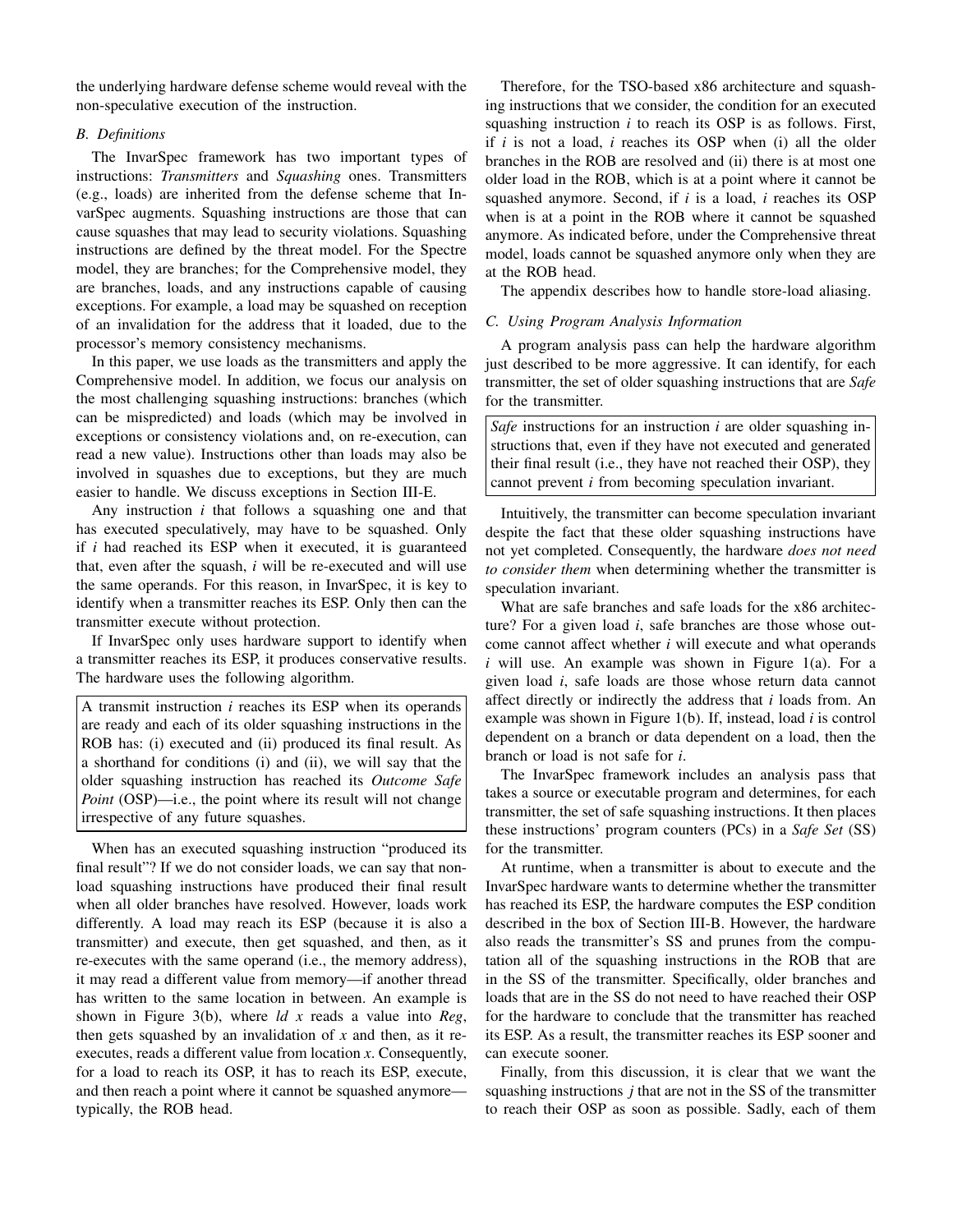needs to fulfill the conditions listed on Section III-B, which require that even older squashing instructions execute and reach their OSP. Fortunately, we can speed-up this process if we also generate the SS for each squashing instruction *j*. Any instruction in *j*'s SS can be disregarded as we compute the conditions for  $j$  to reach its OSP. With this insight, we help *j* reach its OSP sooner. Hence, InvarSpec also builds the SS for squashing instructions.

#### *D. The Complete InvarSpec Framework*

The InvarSpec framework has two parts: (i) an analysis pass that generates the SS for transmit and squashing instructions, and (ii) hardware that, at runtime, loads the SSs and computes the ESP conditions. The analysis has two levels of support. The first one, called *Baseline*, populates the SS of instruction *i* with only those squashing instructions that are safe for *i* no matter what execution path the program takes.

The second level, called *Enhanced*, is more aggressive. It additionally places in the SS of *i* some squashing instructions that are *not* safe for some execution paths—as long as the hardware can detect when these paths are executed and prevent *i* from being executed until *i* is indeed speculation invariant. With this support, when the other paths are followed, *i* can be executed earlier. *Enhanced* improves the analysis by exploiting dynamic path execution behavior.

## *E. Handling Exceptions*

Branches and loads are challenging instructions because, when they cause or are involved in a squash, they may change (i) what subsequent program instructions execute, and (ii) what operand values such subsequent instructions take.

Consider now exceptions. We assume an environment with no self-modifying code and no attacker-tampered executable. Here, there are two cases to consider. One is when the OS is able to service the exception and resume the program execution. The second case is when the exception causes program termination.

For the first case, InvarSpec's analysis only considers exceptions that involve the re-execution of loads, since loads may read a new value on re-execution. When only non-load instructions are involved, the re-execution after the exception is the same as the execution before. Hence, non-loads involved in exceptions do not need to be considered by InvarSpec.

The second case is when the exception causes program termination. In this case, we argue that no harm occurs from executing any speculation invariant transmitters that appear after the excepting instruction in program order. The reason is that such instructions are, by definition, control- and data-flow independent of the excepting instruction. As a result, unless the programmer or compiler explicitly places a fence in the code, the programmer can have no expectation about their execution order with respect to the excepting instruction e.g., a different compiler could have hoisted these speculation invariant transmitters above the excepting instruction. Overall, program-termination exceptions do not affect InvarSpec's analysis either.

In summary, InvarSpec's analysis only needs to be concerned with exceptions that involve the re-execution of loads and are non terminating. Hence, the analysis of squashing instructions is limited to branches (which mispredict) and loads (which are involved in non-terminating exceptions and consistency violations).

## IV. THREAT MODEL

InvarSpec inherits the transmitters and the threat model from the hardware defense scheme that it augments. In this paper, we augment defense schemes that use loads as the transmitters and Comprehensive as the threat model (Section II-B). As indicated above, in this threat model, the analysis only needs to focus on two types of squashing instructions: branches (which can mispredict) and loads (which can re-load a new value after a non-terminating exception or a memory consistency violation—i.e., when certain speculatively loaded data receives an invalidation or suffers a cache eviction). The other type of instructions involved in exceptions are handled by existing hardware and the OS. In our model, victim and attacker can run on different cores or on different SMT contexts of a core.

InvarSpec allows speculative transmitters that are speculation invariant to execute speculatively without protection. InvarSpec is secure because it does not change the security properties of the defense scheme that it augments. Indeed, the execution of these speculative instructions does not reveal any more information than the underlying defense scheme would reveal with the non-speculative execution of the instructions.

We are expressly not considering attacks where the exact timing of when these speculative instructions execute would create a side channel. The defense schemes discussed [1], [20],  $[26]$ ,  $[38]$ ,  $[51]$  use the same assumption.

We assume that the SS information generated by the analysis pass for a program and attached to its executable is correct (e.g., signed and checked for trusted binaries). This is the case in the cross- and in-domain settings (Section II). In these settings, the victim is compiled by a benign compiler that generates a correct SS. In contrast, in the domain-bypass setting, the program itself is malicious. However, domainbypass attacks [28], [33], [39], [44], [45] exploit an implementation issue—deferred handling of exceptions—which is fixed in upcoming processors [11], and so are not the focus of forward-looking defenses. We consider them out of scope.

We further assume that a program's SS information is not tampered with. In the cross-domain setting, the victim has no motivation to tamper with its own SS. In the in-domain setting, the sandbox prevents any attacker-controlled code from tampering with the SS (which would be computed or verified by the sandbox's trusted runtime system). Moreover, the integrity of the SS in distributed software packages can be verified together with the integrity of the entire package, using well-established integrity verification techniques such as digital signatures [10], [32]. In all of these cases, if an attacker is able to tamper with the victim's SS, then she is able to modify the binary, which means that she can mount much more harmful attacks than speculative execution attacks.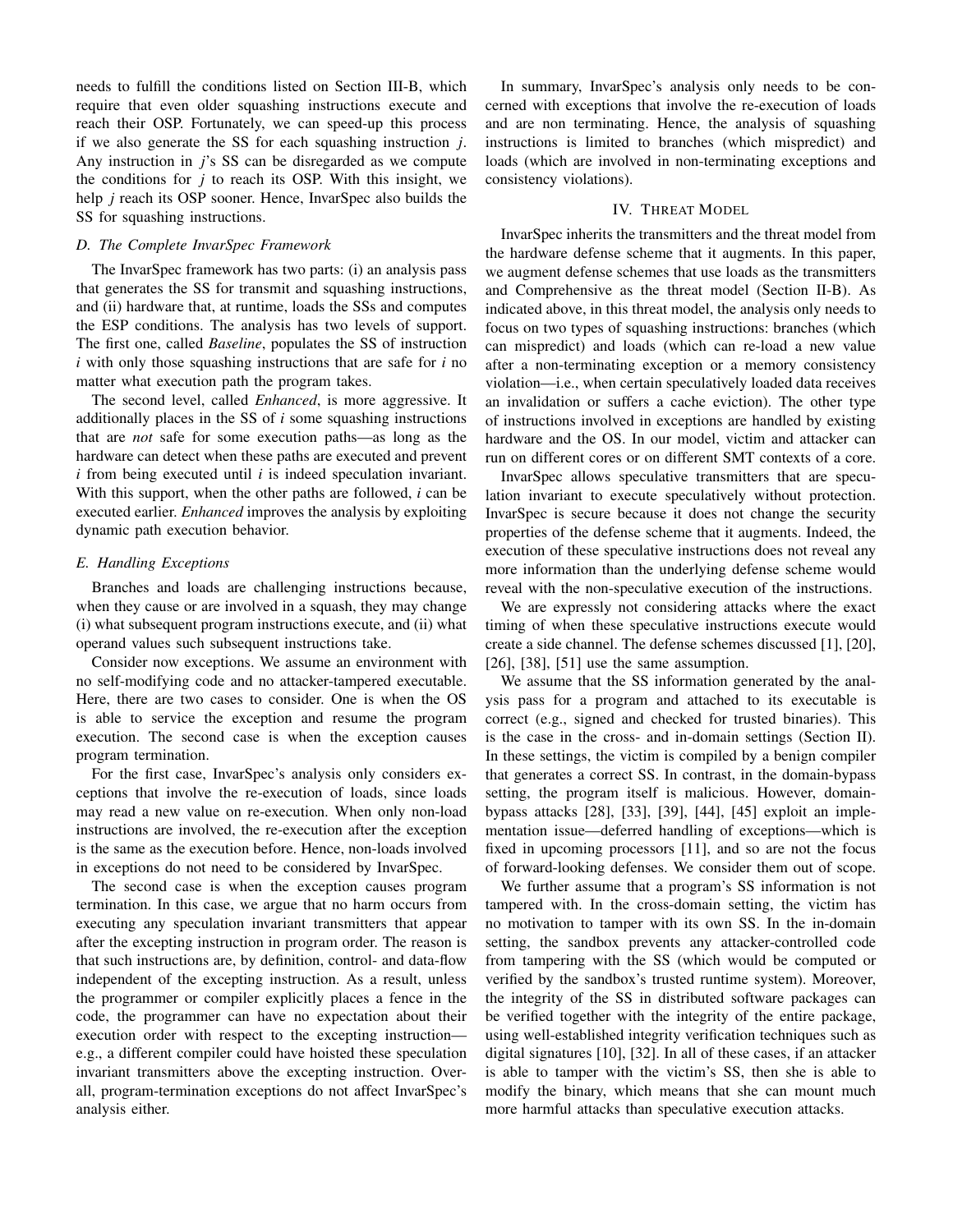## V. THE INVARSPEC ANALYSIS PASS

InvarSpec includes an intra-procedural program analysis pass that accepts as input a program in source code or binary. Source code is preferred, since it allows a better analysis because it contains more information. InvarSpec is also told what kind of instructions are transmitters and squashing ones, and the threat model. InvarSpec can support multiple threat models and augment multiple hardware defense schemes.

The analysis pass generates, for each transmit and squashing instruction *i*, the set of squashing instructions that are safe for *i*. The program counters (PCs) of these safe squashing instructions form the Safe Set (SS) for *i*. The InvarSpec pass has two levels: the *Baseline* analysis and the more aggressive *Enhanced* analysis. We consider each in turn.

#### *A. Baseline Analysis*

*1) Basic Algorithm:* InvarSpec starts by generating the Program Dependence Graph (PDG) [12] of each procedure in the program. The PDG represents the dependence relationships among the instructions in the procedure. Each instruction is a node, and a directed edge from node *i* to node *j* means that *i* is directly control or data dependent on *j*. The edge is labeled "CD" if it is a control dependence, or "DD" if it is a data dependence.

The algorithm to generate the PDG of a procedure takes as inputs the procedure's control-flow graph (CFG) and datadependence graph (DDG). The DDG includes dependencies through both registers and memory. For each instruction *i*, the algorithm adds an outgoing edge to all the instructions *d* that *i* directly depends on.

InvarSpec then computes the SS for each transmit and squashing instruction in the procedure. Algorithm 1 shows the pseudo-code for *getSS*, which computes the SS for instruction *i*. *getSS* takes as inputs *i* and the CFG, DDG, and PDG of the procedure. It first computes *ancSI*, which is the set of all the squashing instructions that are ancestors of *i* in the CFG. These are potential candidates for the SS. Then, Line 3 calls *getIDG*, which computes the Instruction Dependence Graph (IDG) of *i*.

The IDG of *i* is a subgraph of the PDG that includes *i* plus all the instructions that may affect whether *i* executes or the values of *i*'s source operands. Intuitively, the instructions in the IDG should not be placed in the SS for *i*. If *i* is a load, the IDG does *not* contain stores that may update the memory *location* that *i* loads. Such stores are in the DDG because the DDG captures all the data dependencies, including those that affect the load's result; such stores are *not* in the IDG because they cannot affect whether *i* executes or the values of *i*'s operands.

*getIDG* first creates an empty IDG graph (Line 9). It then adds to the graph all the instructions that *i* has direct control dependence on or that *i*'s source operands have direct data dependence on. Finally, for each such instruction, *getIDG* calls *addDescGraph*, which adds to the IDG all the descendants of the instruction in the PDG.

Back to *getSS*, Line 4 collects all the squashing instructions from the IDG into *deps*; *i* itself is not in *deps* unless it depends

# Algorithm 1: Computing the SS for an instruction.

```
1 Function getSS(i, CFG, DDG, PDG) is
2 ancSI ← {a \in \text{getAnces}(CFG, i) | is SquashInsn(a)}3 \mid \text{IDG} \leftarrow \text{getIDG}(i, \text{CFG}, \text{DDG}, \text{PDG})\left\{ d \in \text{getDesc}(IDG, i) \mid \text{isSquashInsn}(d) \right\}5 \mid SS \leftarrow ancSI \setminus deps6 return SS
7 end
8 Function getIDG(i, CFG, DDG, PDG) is
9 \mid IDG \leftarrow DirectedGraph()10 for d in getCtrlDeps(CFG, i) do
11 \vert addNode(IDG, d)
12 addEdge(IDG, i, d, "CD")
13 addDescGraph(d, IDG, PDG)
14 end
15 for d in getDataDeps(DDG, i) do
16 if \neg(isLoad(i) ∧ isStore(d)) then
17 dddNode(IDG, d)
18 ddEdge(IDG, i, d, "DD")
19 addDescGraph(d, IDG, PDG)
20 | end
21 end
22 end
```
on itself (due to a program loop). Finally, Line 5 subtracts *deps* from *ancSI*. The result is the SS of *i*.

*2) Procedure Calls:* The InvarSpec analysis pass is intraprocedural and, therefore, only considers dependencies inside a procedure. Interactions between procedures are handled as follows. First, consider a caller procedure. InvarSpec conservatively assumes that the callee may modify any memory location. Hence, InvarSpec treats a procedure call instruction as a store that may alias with any subsequent loads. For registers, InvarSpec uses calling conventions, which preserve some register values.

Second, consider a callee procedure. The SS of an instruction does not contain PCs of squashing instructions outside of the procedure. This design conservatively assumes that all squashing instructions outside of the procedure are unsafe. While this design is conservative, it is sound.

In a recursive procedure, the caller is the same as the callee. In this case, more dependencies may exist between instructions in the procedure than captured by our intraprocedural analysis. To see why, consider Figure 4. In the example, instruction *ld x* is a transmitter, and *br* is a squashing instruction that we would prefer to be in the SS of *ld x*. However, because the call is recursive, and the branch decides whether the call is executed, the *ld x* in the callee depends on the *br* in the caller. More generally, if a recursive procedure call (Line 3) has a control dependence or a data dependence (e.g., due to call arguments) on a squashing instruction, that squashing instruction should not be placed in the SS of any other instruction in the procedure.

Unfortunately, we cannot simply solve the problem via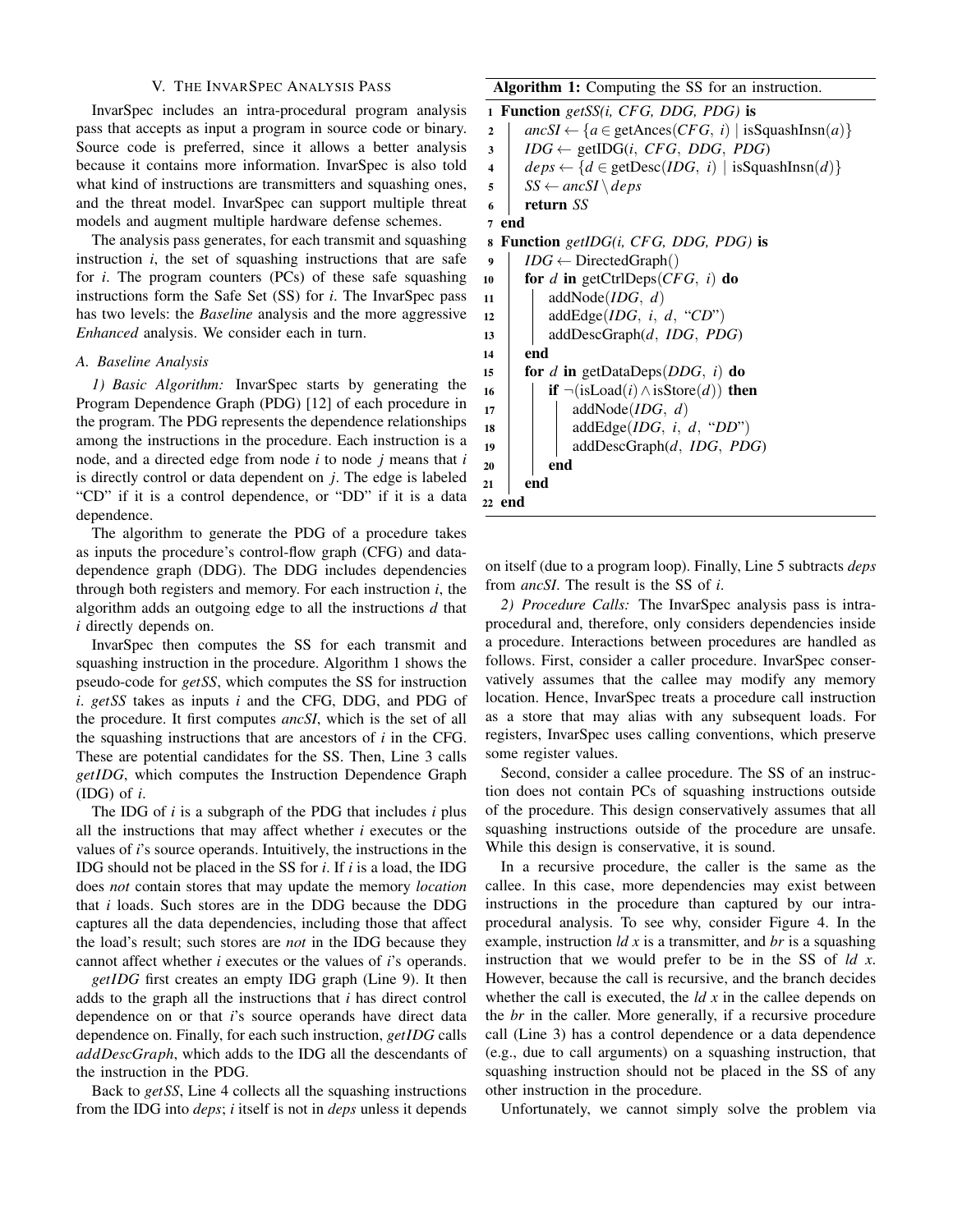```
1 \quad \text{foo}() \left\{ \right.2 if (...) { // br
3 foo () ; // call
\frac{4}{5}5 ld x; // ld
6 }
```
Fig. 4: Code snippet with a recursive call.

program analysis: because of procedure pointers and indirect recursive calls, it is typically hard to identify recursive functions. Hence, we use hardware as follows. We still place the above squashing instruction in the SS of *ld x*, but the hardware places a fence at the beginning of each procedure. Such fence only prevents the execution of subsequent transmitters until the call instruction reaches the ROB head. With this support, the callee is not affected by squashing instructions from the caller. In practice, this support causes only a minor slowdown to the code run with InvarSpec, since compilers typically inline short functions in the caller. Our fence support handles not only direct but also indirect recursion.

*3) Soundness & Completeness of Analysis:* Our analysis labels squashing instructions as safe or unsafe. Soundness considers whether an unsafe squashing instruction may be labeled as safe, and completeness whether a safe squashing instruction may not be labeled as such.

The InvarSpec analysis is sound because it closely follows the definition of speculation invariance within procedures: no execution path from a safe squashing instruction to a transmitter can affect whether the transmitter executes or what source operands it uses. When our analysis cannot determine all execution paths, e.g., due to indirect jumps, it conservatively does not place the squashing instruction in the SS.

The InvarSpec analysis is not complete, due to at least two reasons. The first one is that it is not inter-procedural, which would be expensive and potentially unsound. The second one is the limitations of pointer-aliasing analysis. Incompleteness hurts performance but not correctness.

## *B. Enhanced Analysis*

*1) Key Insight:* The Baseline analysis considers all possible dependencies when generating an SS. However, some of the dependencies may not occur on all execution paths. If we could neglect such dependencies, unless they really do occur, we could make the SS bigger, which could lead to speed up.

To illustrate the problem, consider the code in Figure 5(a), where *ld*3 is a transmitter. Assume that *ld*1 takes a long time to execute (e.g., because *z* misses in the cache), while *br* resolves quickly and, typically, is not taken. Figure 5(b) shows the IDG of *ld*3. We see that *ld*3 has a data dependency on *ld*2; *ld*2 has a control dependency on *br* and a data dependency on *ld*1.

Given this IDG, using InvarSpec's Baseline analysis, *ld*3's SS will not contain *ld*2, *br*, or *ld*1 because they are in *ld*3's IDG. They can affect the execution of *ld*3. Hence, InvarSpec will not send *ld*3 to memory until all three instructions have reached their OSP.



Fig. 5: Code pattern that can be sped-up: (a) source code, (b) IDG of transmitter *ld*3, and (c) pruned IDG of *ld*3 computed by the Enhanced analysis.

However, consider the case when *br* quickly resolves as *not taken*, and *ld*1 takes a long time to complete. In this case, *ld*3 is stalled by *ld*1, although *ld*3 has *no* runtime dependency on *ld*1.

The root of this stall is that InvarSpec's Baseline analysis does not consider the true runtime dependencies (i.e., the Baseline analysis is not flow/path-sensitive [14]). If, instead, we consider the path taken, we can show that, since *ld*3 depends on *ld*1 only if *ld*2 appears in ROB (i.e., *br* is taken), putting *ld*1 in *ld*3's SS is actually safe.

Specifically, if *br* resolves and *ld*2 appears in the ROB, *ld*2 effectively *shields ld*3 from *ld*1: *ld*3 will not be sent to memory until *ld*2 reaches its OSP. By that time, *ld*1 has reached its OSP. Hence, the scheme does not need to directly check for *ld*1. Placing *ld*1 in *ld*3's SS still results in a correct execution.

If, instead, *br* resolves and *ld*2 does not appear in the ROB, *ld*3 can safely execute without waiting for *ld*1. Hence, putting *ld*1 in *ld*3's SS keeps correctness and makes the execution faster than with the Baseline analysis. Overall, in *ld*3's IDG, we can effectively remove the edge to *ld*1 (Figure 5(c)).

*2) Understanding the Enhanced Analysis:* Based on the previous discussion, InvarSpec's Enhanced algorithm involves taking the IDG of an instruction *i* and removing some of the squashing instructions. The squashing instructions that are removed can be placed in the SS of *i*; the ones that remain cannot.

To understand when a squashing instruction can be removed, we need to understand when a squashing instruction shields another. Specifically, given an instruction *i* that depends on a squashing instruction *j*, which in turn depends on a squashing instruction *k*, when does *j* shield *i* from *k*?

We have seen in Figure 5(b) that if the edge from *j* to *k* is a data dependence, *j* shields *i*, and we can remove the edge from *j* to *k* (i.e., the edge from *ld*2 to *ld*1). Instruction *i* cannot reach its ESP until *j* reaches its OSP, and in turn *j* cannot reach its ESP (let alone its OSP) until *k* reaches its OSP. By the time *j* reaches its OSP, *k* cannot affect *i* anymore.

However, if the edge from  $j$  to  $k$  is a control dependence, the behavior is different. An example is the edge from *ld*2 to *br* in Figure 5(b). Branch *br* controls the value of *x* that *ld*3 uses: either the value returned by *ld*2 or not. *ld*3 cannot be sent to memory until *br* has reached its OSP. If we removed the edge from *ld*2 to *br*, *ld*3 would not wait for *br*'s OSP,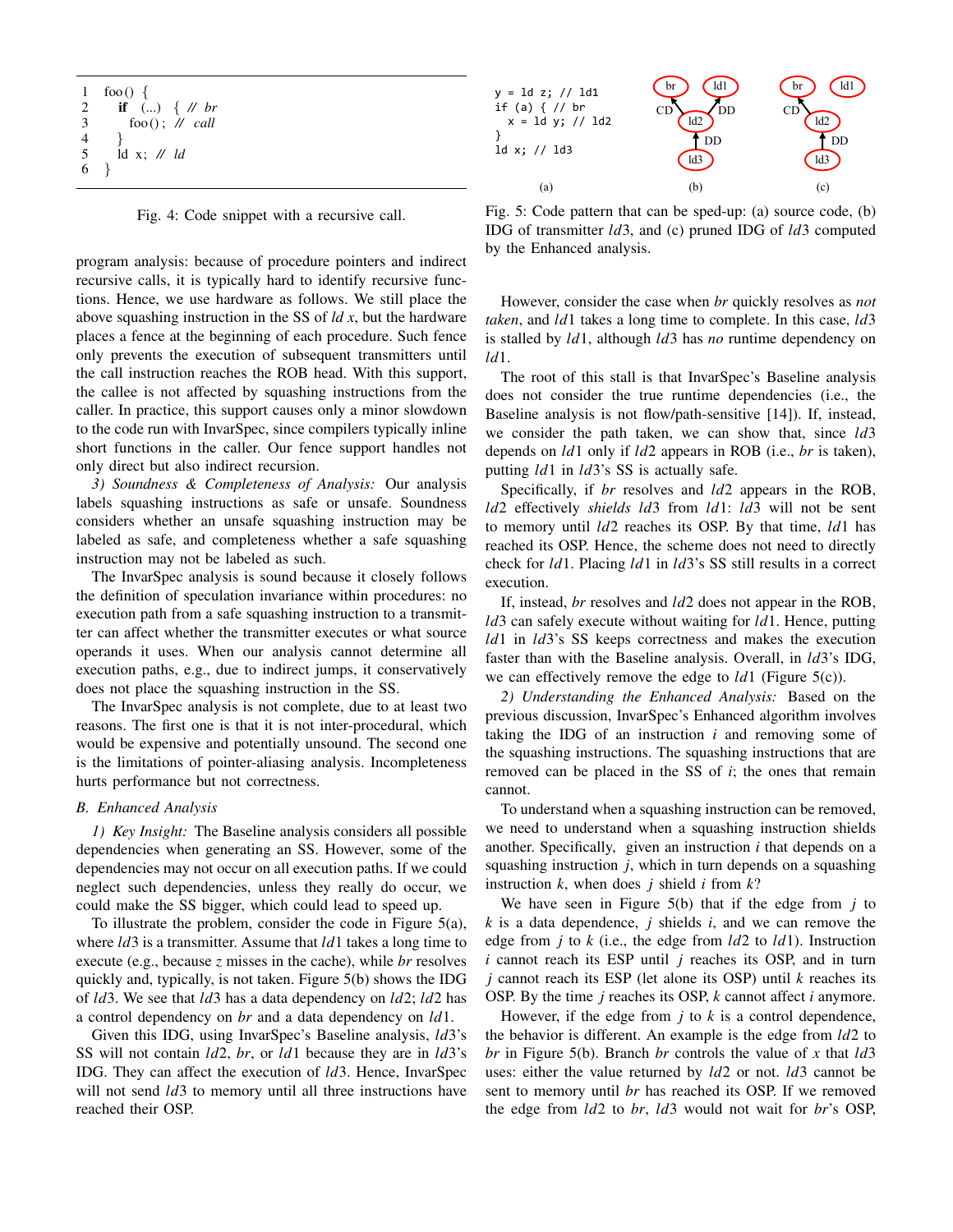which could cause an incorrect execution. Indeed, suppose we remove it. Then, suppose that *br* mispredicts as not taken, and hence *ld*2 is not in the ROB to shield *ld*3. In this case, *ld*3 would be incorrectly sent to memory before *br* reached its OSP. Overall, the edge from *ld*2 to *br* cannot be removed and *br* cannot be in *ld*3's SS.

Consider now when the instruction *i* is control dependent on a squashing instruction *j*, to find out what instructions can *j* shield. Figure 6(a) shows an example code where *ld*2 is the transmitter. *ld*2 is control dependent on *b*2 which, in turn, is control dependent on *b*1 and data dependent on *ld*1. Figure 6(b) shows the corresponding IDG.



Fig. 6: Code pattern to show when edges can be removed.

In this example, *b*2 shields *ld*2 from *ld*1: *b*2 will not reach its OSP until *ld*1 reaches its OSP, by which time *ld*2 does not need to consider *ld*1. Hence, InvarSpec can remove the edge from *b*2 to *ld*1 and put *ld*1 in *ld*2's SS. The code will now run faster if *ld*1 takes long to execute, *b*1 reaches its OSP quickly and is not taken.

On the other hand, *b*2 does not shield *ld*2 from *b*1. If we removed the edge from *b*2 to *b*1, *ld*2 would not wait for *b*1's OSP, which could cause an incorrect execution. Indeed, suppose we remove the edge. Then, suppose that *b*1 mispredicts as not taken, and hence *b*2 is not in the ROB to shield *ld*2. In this case, *ld*2 would be incorrectly sent to memory before *b*1 reached its OSP. Hence, the *b*2 to *b*1 edge needs to remain in the IDG, and *b*1 cannot be in *ld*2's SS. Figure 6(c) shows the resulting IDG.

Overall, outgoing DD edges from squashing instructions can be removed, while CD edges cannot. The fundamental reason is that runtime data dependencies are path-sensitive—i.e., they are a function of the execution path followed. Control dependencies are path-insensitive, in that they exist irrespective of which of the two paths is taken by the execution.

If a DD edge starts from a non-squashing instruction, the edge cannot be removed. This is because a non-squashing instruction does not prevent a younger instruction from executing and, therefore, cannot shield it.

*3) Enhanced Algorithm:* Based on the previous discussion, we now outline InvarSpec's Enhanced analysis. Algorithm 2 shows the pseudo-code of function *pruneIDG*, which takes the IDG of an instruction *i* and generates a *pruned* IDG for *i*. The function traverses all the nodes in the IDG except *i* (the IDG root). If an instruction in the IDG is squashing, we check its outgoing edges. All the edges that are DD are removed.

The pruned IDG is then passed to function *getSS* of Algorithm 1 to compute the SS of the instruction. Because some squashing instructions are now unreachable in the pruned IDG, the Enhanced algorithm places more instructions in the SS of the instruction than the Baseline one. The result is a faster execution of the program.

| <b>Algorithm 2:</b> Pruning an IDG.                                                |  |  |  |  |
|------------------------------------------------------------------------------------|--|--|--|--|
| 1 Function <i>pruneIDG(IDG)</i> is                                                 |  |  |  |  |
| for <i>i</i> in getNodes( <i>IDG</i> ) \{getRoot( <i>IDG</i> )} do<br>$\mathbf{2}$ |  |  |  |  |
|                                                                                    |  |  |  |  |
|                                                                                    |  |  |  |  |
|                                                                                    |  |  |  |  |
|                                                                                    |  |  |  |  |
|                                                                                    |  |  |  |  |
|                                                                                    |  |  |  |  |
|                                                                                    |  |  |  |  |
| end<br>10                                                                          |  |  |  |  |
|                                                                                    |  |  |  |  |
|                                                                                    |  |  |  |  |
|                                                                                    |  |  |  |  |

## *C. Truncating the Safe Set*

The SS of an instruction can contain the PCs of many instructions. To keep the hardware simpler, we propose to truncate the SS to a fixed size. For performance, we would like to keep only "the most useful" SS PCs. These are the PCs of the safe squashing instructions that are the most likely to be in the ROB when the transmitter enters the ROB. The PCs of safe instructions that are far in dynamic execution and thus already likely out of the ROB are less important to keep.

To find the most useful SS PCs for instruction *i*, the analysis pass statically finds the shortest distance, measured in the number of instructions in the function's CFG, between each safe squashing instruction and *i*. Then, it keeps in the SS the *N* safe squashing instructions with the smallest distances. It further removes those instructions whose distance is larger than the size of the ROB. We call the scheme *TruncN*.

In the SS of an instruction *i*, each safe instruction is encoded as the signed difference between the PC of the instruction and the PC of *i*. We call them *Offsets*.

#### VI. THE INVARSPEC HARDWARE

To use the SS information, InvarSpec adds two microarchitecture modules. One compares the SS of an instruction to the older squashing instructions in the ROB; the other holds the SS and brings it to the pipeline on demand. For the second module, we present two possible designs.

#### *A. Comparing the SS in the ROB*

InvarSpec adds a hardware buffer in the pipeline that contains an entry for each dynamic instruction *i* in the ROB that is a transmitter (i.e., a load) or a squashing one (i.e., a load or a branch). We call it the *Inflight Buffer* (IFB) (Figure 7). Each IFB entry contains the following information for *i*: (i) its PC, (ii) a bit  $\overline{T}$  that tells that *i* is not a transmitter, (iii) a *Ready* bitmask used to periodically check if *i* has become speculation invariant (SI), (iv) a bit set when *i* becomes SI,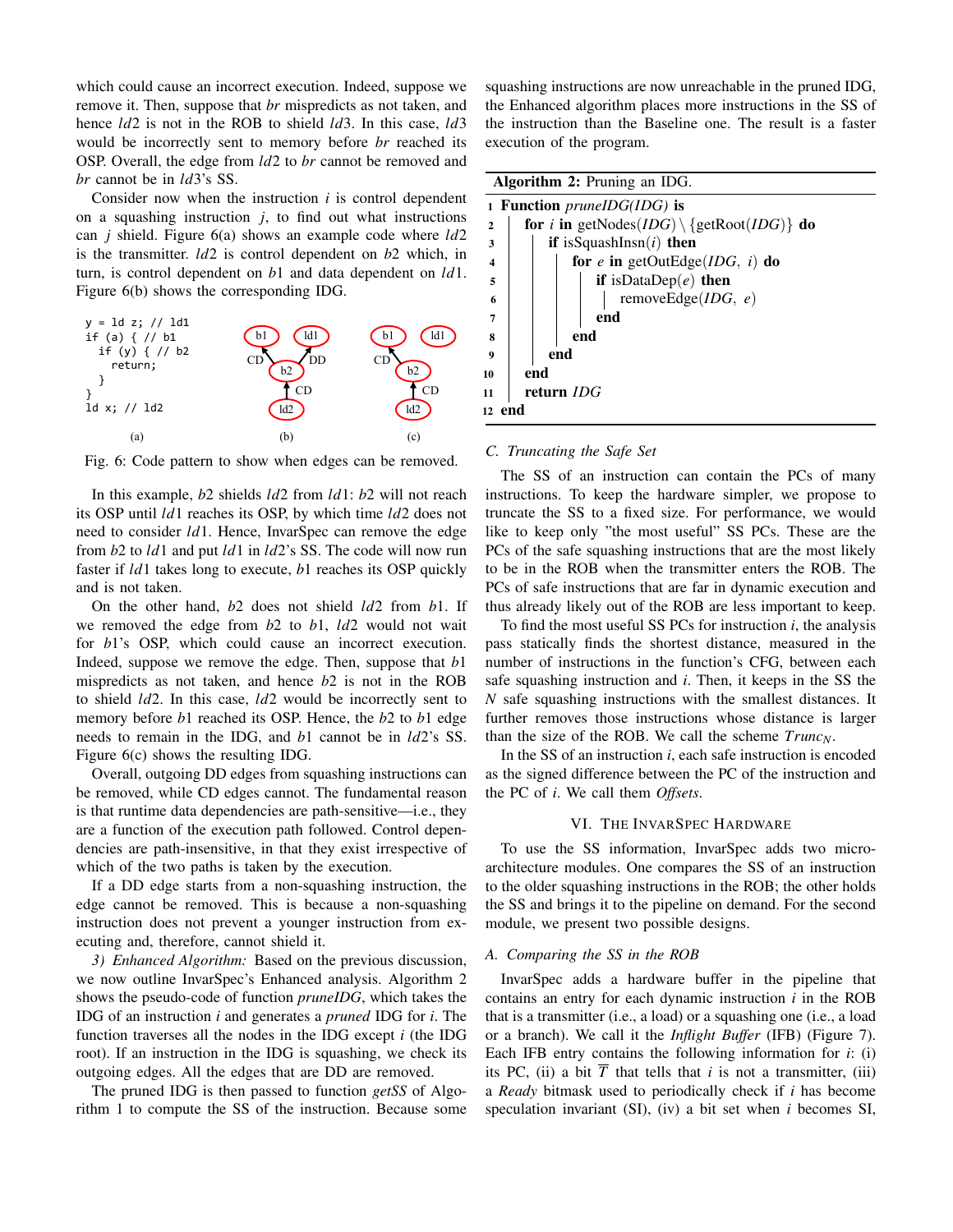and (v) a bit set when *i* reaches its OSP. The Ready bitmask has as many bits as IFB entries.



Fig. 7: Hardware to use the SS in the ROB.

ROB entries have pointers to their corresponding IFB entries. IFB entries are allocated and deallocated in program order when the corresponding instruction is inserted in and removed from the ROB, respectively. Both IFB and ROB are circular buffers.

When a transmit or squashing instruction *i* is inserted in the ROB, its SS is requested  $(1)$ , as we will see in Section VI-B. The offsets in the SS are summed-up to *i*'s PC, creating a set of safe squashing instruction PCs  $(2)$ ). The resulting PCs are compared to the PCs in the IFB entries that are both older than *i* and belong to squashing instructions. Note that, in the Comprehensive threat model that we use, transmit instructions are also squashing ones. Hence, the PCs from the SS are compared to the PCs in all the older IFB entries.

Based on these comparisons, the Ready bitmask in the IFB entry for instruction *i* is set as follows. If IFB entry *k* has a PC that matches one of the PCs obtained from the SS or has the OSP bit set, we know that the entry cannot prevent *i* from becoming speculation invariant (SI): either entry *k* belongs to a safe squashing instruction or to an instruction that has already reached its OSP. In either case, bit *k* in the Ready bitmask of instruction *i* is set. Further, the bits for those IFB entries not yet owned by any instructions, and for the entry owned by *i*, are set. The only Ready bitmask bits of *i* that remain clear are those for older squashing instructions that are not safe for *i* and have not reached their OSP.

If *i* is not a transmitter  $(T=1)$ , *i* can execute as soon as its operands are ready. In our configuration, this is the case for branches. Otherwise, *i* can only execute when it becomes SI and its operands are ready. In either case, the hardware tries to find when *i* becomes SI by checking, at every cycle, if the IFB entries that caused Ready bitmask bits to remain clear do set their OSP bit. As seen in Figure 7, this is done by simply taking the OSP bits from all the IFB entries and bit-ORing them with the Ready bitmask  $(3)$ . When all the resulting bits are set, it means that all the squashing instructions older than *i* are either safe or have reached their OSP. At this point, *i* has become SI and sets its SI bit. If *i* is a transmitter, it can now execute as soon as its operands are ready.

After an instruction has satisfied the condition for its SI bit to be set and has executed, the logic to set its OSP bit depends on what type of instruction it is. Specifically, if it is a branch, the hardware sets its OSP bit right away. If it is a load, setting the OSP bit has to wait until the load reaches the point where it cannot be squashed anymore based on the threat model. For the Comprehensive model that we use, this is when the load reaches the ROB head.

There are two corner cases that are easily solved. First, if the IFB runs out of space, the ROB stops taking in new instructions. Second, if the SS for instruction *i* is not yet in the pipeline when *i* in inserted in the ROB, and there are older entries in the IFB that have their OSP bit clear, the hardware assumes that such entries are all unsafe. Hence, the corresponding Ready bitmask bits remain clear.

#### *B. Storing and Bringing the SS to the Pipeline*

The InvarSpec pass generates the SSs for the Squashing and Transmit Instructions (STIs) in the program. However, a sizable fraction of the STIs have empty SSs. Hence, we envision the InvarSpec pass to mark in the executable those STIs that have a non-empty SS.

Logically, such a mark can be a set bit in the opcode of the STI. In practice, in the x86 ISA, there is no such bit available. Hence, we can use an approach that has been used by Intel for lock elision: re-purpose a previously-ignored instruction prefix to mark instructions [18]. Specifically, we can reuse the *XRELEASE* prefix—which today is meaningful only for stores—to mark that the prefixed STI (a load or a branch in our case) does have an SS. This means that the encoding of STIs with an SS grows by the 1-byte prefix.

This approach changes the executable, but maintains backward compatibility. Because current processors ignore this prefix for STIs, the new executable runs on any x86 machine.

With this support in place, we now focus on how to store the SS and bring it to the pipeline on demand. We propose two alternatives: a software-based solution that is simple but makes the executable backward incompatible, and a hardwarebased solution that is more complex but keeps backward compatibility. We outline each in turn, but we will only evaluate the one that keeps backward compatibility.

Software-Based Solution. In this solution, the InvarSpec analysis pass embeds the SS of an STI in the code of the program, right after the STI. For example, the pass could add an SS with 12 PC offsets of 10-bits each, for a total of 15 bytes. As an STI with prefix is decoded, the decoding hardware extracts the adjacent SS from the code stream. When the STI is inserted in the ROB, its SS is readily available for the operation  $(1)$  in Figure 7. This solution is simple but not backward compatible.

Hardware-Based Solution. In this solution, the InvarSpec analysis pass stores the SSs in data pages, and the core has a small *SS Cache* that keeps the recently-used SSs close to the pipeline for easy access in the future. Since the most frequently-executed STIs are in loops, a small SS cache typically captures the great majority of dynamic SSs needed.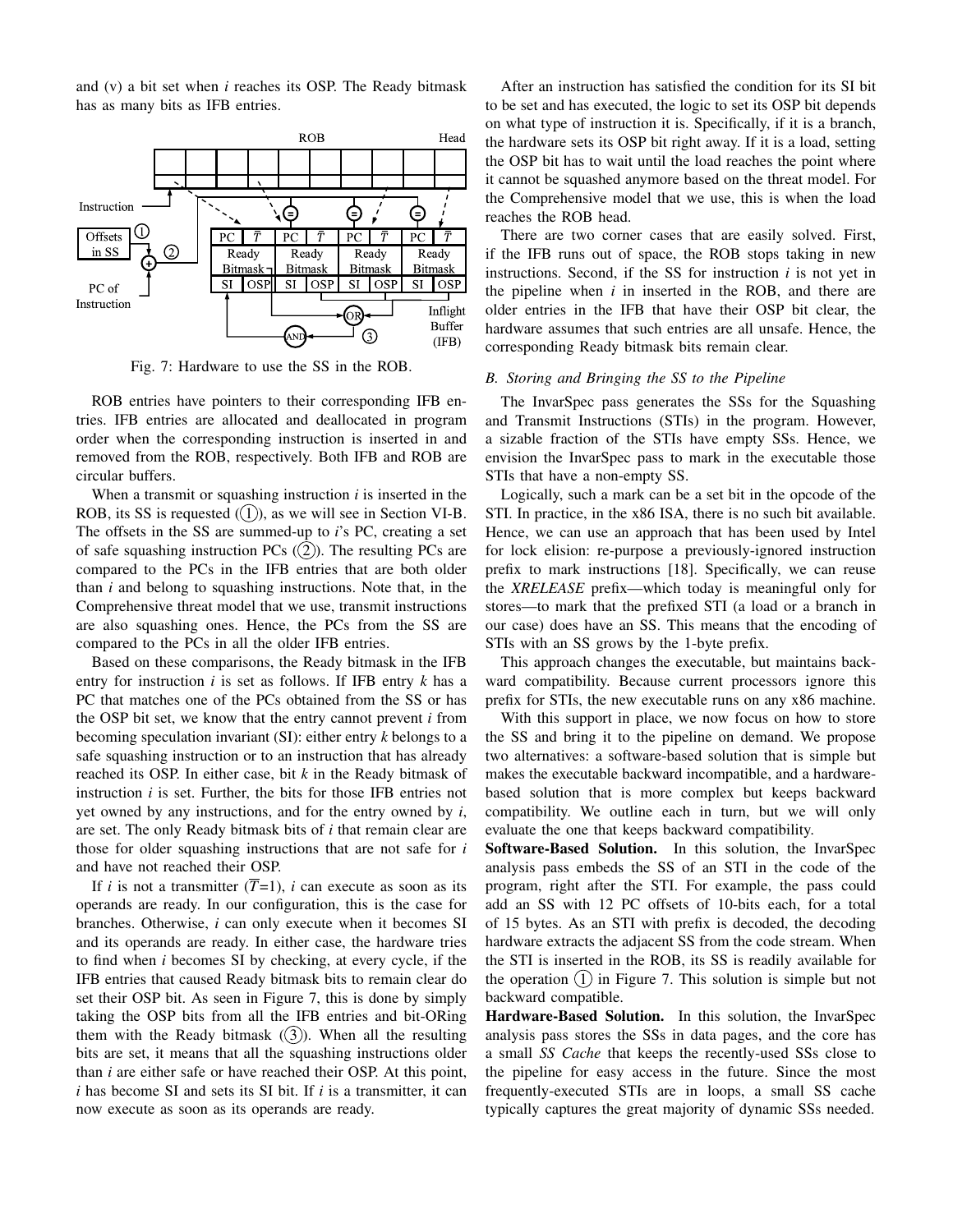We propose a simple design where, for each page of code, there is a data page at a fixed Virtual Address (VA) offset that holds the SSs of the STIs in that page of code. Further, the VA offset between *each* STI and its SS is fixed. This design does increase the memory consumed by a program by potentially the size of its instruction page working set (Section VIII-B). However, it enables fast SS access.

Figure 8(a) shows a page of code and its SS page at a fixed VA offset  $(∆)$ . When the former is brought into physical memory, the latter is also brought in. The figure shows a prefixed STI and its SS. If the distance between the VAs of two consecutive prefixed STIs is less than the size of an SS, one of the STIs loses the prefix.



Fig. 8: Hardware solution to store and access the SS. In the figure, STI means Squashing or Transmit Instruction.

Figure 8(b) shows the action taken when a prefixed STI is decoded. The VA of the STI is sent to the SS cache  $(1)$ ). The SS cache is a small, set-associative cache that contains the most recently-used SSs. Due to the good locality of STIs in loops, most of the time, the SS cache hits. In this case, it provides the SS to the pipeline on time to be used when the STI is inserted in the ROB.

On an SS miss, the STI's VA is added to the  $\Delta$  offset ((2)) to obtain the VA of the SS. This address is sent to the TLB to obtain the Physical Address (PA). After that, *but only when the STI reaches its Visibility Point (VP)*, a request is sent to the cache hierarchy to obtain the SS, and bring it to the SS cache. As a result, this STI is unable to use its SS; it will be used in a future invocation of the same STI when the SS request hits in the SS cache.

The SS cache does not introduce any side channel because no side effect occurs until the STI reaches its VP. Specifically, on an SS cache miss, we saw that the SS request is not sent to the cache hierarchy until the STI's VP, providing no information to the attacker. On an SS cache hit, the SS cache's LRU bits are not updated until the STI reaches its VP.

## VII. EXPERIMENTAL METHODOLOGY

Architectures Modeled. We model the architecture shown in Table I using cycle-level simulations with Gem5 [6]. All the side effects of transient instructions are modeled. Our baseline architecture is a conventional processor with no protection against speculative-execution attacks. We call it UNSAFE.

| Parameter            | Value                                               |  |  |
|----------------------|-----------------------------------------------------|--|--|
| Architecture         | 2.0 GHz out-of-order x86 core                       |  |  |
| Core                 | 8-issue, no SMT, 62 load queue entries, 32          |  |  |
|                      | store queue entries, 192 ROB entries, TAGE          |  |  |
|                      | branch predictor, 4096 BTB entries, 16 RAS          |  |  |
|                      | entries                                             |  |  |
| L1-I Cache           | 32 KB, 64 B line, 4-way, 2 cycle Round Trip         |  |  |
|                      | (RT) latency, 1 port, 1 hardware prefetcher         |  |  |
| L1-D Cache           | 64 KB, 64 B line, 8-way, 2 cycle RT latency, 3      |  |  |
|                      | Rd/Wr ports, 1 hardware prefetcher                  |  |  |
| L <sub>2</sub> Cache | 2 MB, 64 B line, 16-way, 8 cycles RT latency        |  |  |
| <b>DRAM</b>          | 50 ns RT latency after L2                           |  |  |
| SS Cache             | 64 sets, 4-way, 2 cycle RT latency, each entry      |  |  |
|                      | has 12 10-bit PC offsets $(Trunc_{12})$ . For 22nm: |  |  |
|                      | area is $0.0088mm^2$ , dyn. rd. energy is 2.95pJ,   |  |  |
|                      | leakage power is 2.31mW                             |  |  |
| <b>IFB</b>           | 76 entries. For 22nm: area is $0.0022mm^2$ , dyn.   |  |  |
|                      | rd. energy is 0.99pJ, leakage power is 0.58mW       |  |  |

TABLE I: Parameters of the simulated architecture.

We augment this architecture with several hardware defense schemes that use loads as the transmitters. We use the Comprehensive threat model, with both branches and loads as squashing instructions. The defense schemes are: (i) delaying with fences all speculative loads until they reach their Visibility Point (VP) [51] (FENCE); (ii) Delay-On-Miss, which delays speculative loads that miss in L1 until their VP [26], [38] (DOM); and (iii) InvisiSpec, which executes speculative loads invisibly before their VP [51] (INVISISPEC). We model these defense schemes as they are (D), augmented with the Baseline InvarSpec analysis (D+SS), and augmented with the Enhanced InvarSpec analysis (D+SS++). The resulting configurations are shown in Table II.

| Configuration     | <b>Description</b>                                  |  |
|-------------------|-----------------------------------------------------|--|
| <b>UNSAFE</b>     | Unmodified x86 architecture                         |  |
| <b>FENCE</b>      | Delay all speculative loads with fences [51]        |  |
| FENCE+SS          | FENCE augmented with Baseline InvarSpec             |  |
| $FENCE+SS++$      | FENCE augmented with Enhanced InvarSpec             |  |
| <b>DOM</b>        | Delay speculative loads on L1 miss [26], [38]       |  |
| $DOM+SS$          | DOM augmented with Baseline InvarSpec               |  |
| $DOM+SS++$        | DOM augmented with Enhanced InvarSpec               |  |
| <b>INVISISPEC</b> | Execute speculative loads invisibly [51]            |  |
| INVISISPEC+SS     | INVISISPEC augmented with Baseline InvarSpec        |  |
| $INVISIPEC+SS++$  | <b>INVISISPEC</b> augmented with Enhanced InvarSpec |  |

TABLE II: Defense configurations modeled.

Applications and Analysis Pass. We run SPEC17 [7] and SPEC06 [15] applications with the reference input size. Because of simulation issues and binary analysis tool malfunction, we do not report on 2 applications out of 23 from SPEC17 and 4 out of 29 from SPEC06. For each application, we use SimPoint [13] to generate up to 10 representative intervals that accurately characterize the end-to-end performance of the application. Each interval contains 50 million instructions. We run Gem5 on each interval with system-call emulation mode with 1 million warm-up instructions.

Our InvarSpec analysis pass implementation is based on Radare2 [36], a state-of-the-art open-source binary analysis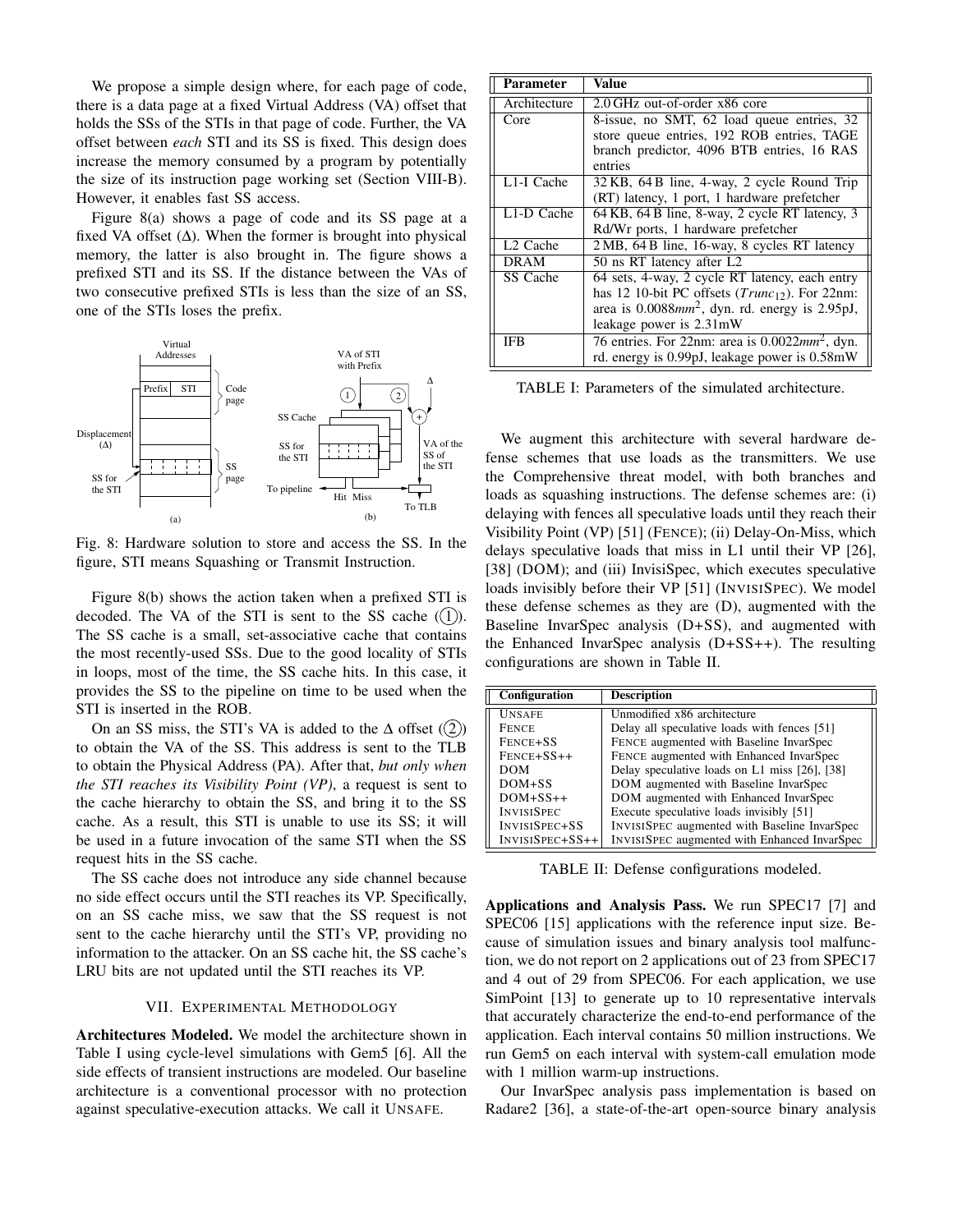

Fig. 9: Execution time of the applications on different architecture configurations, all normalized to UNSAFE. The three plots correspond, from top to bottom, to configurations related to the FENCE, DOM, and INVISISPEC defense schemes. Each plot has a different Y-axis range.

tool. It is performed on x86 binaries. However, it can also be implemented as a compiler pass and be performed on source code during compilation.

## VIII. EVALUATION

## *A. Overall Performance Results*

Figure 9 shows the execution time of SPEC17 and SPEC06 applications on all the configurations of Table II. The three plots correspond, from top to bottom, to configurations related to the FENCE, DOM, and INVISISPEC defense schemes. Each plot has a different Y-axis range. All bars are normalized to UNSAFE. Each plot shows each SPEC17 application, the average of SPEC17 applications, and the average of SPEC06 applications.

Going from top to bottom, we see that FENCE is the slowest scheme among all schemes evaluated. On average, it has an overhead of 195.3% on SPEC17 and 199.3% on SPEC06. FENCE+SS++ reduces the average overhead significantly, from 195.3% to 108.2% on SPEC17, and from 199.3% to 101.9% on SPEC06.

DOM exhibits a bimodal behavior on SPEC17 applications. While it has low overhead on about half of the applications, its overhead is very high on the rest. For example, the overhead is 169.6% on parest and 107.3% on bwaves. On average across all applications, DOM's overhead is 39.5% on SPEC17 and 46.1% on SPEC06. Adding support for Enhanced SS on top of DOM (DOM+SS++) substantially reduces this overhead. Enhanced SS is typically effective in the cases when DOM has high overhead. Specifically, it brings down parest's overhead to 99.7% and bwaves's to 21.8%. It does so by allowing cache-missing loads that are speculation invariant to proceed rather than stalling them. On average, DOM+SS++ reduces the execution overhead from 39.5% to 24.4% on SPEC17, and from 46.1% to 22.3% on SPEC06.

INVISISPEC's average overhead is 15.4% on SPEC17 and 18.0% on SPEC06. This overhead is lower than the corresponding DOM overhead. INVISISPEC+SS++ speeds-up the execution over INVISISPEC. On average, the overhead of INVISISPEC+SS++ is only 10.9% on SPEC17 and 9.6% on SPEC06. In INVISISPEC+SS++, when a speculative load is ready to issue to memory, if it is speculation invariant, it is issued to memory normally; in INVISISPEC, the load is issued as an invisible load and hence requires two loads.

#### *B. SS Analysis*

We evaluate the performance impact of InvarSpec's design choices by conducting sensitivity studies for FENCE+SS++, DOM+SS++, and INVISISPEC+SS++ on SPEC17.

SS coverage. One design decision is how many bits to use to encode an *SS offset*, i.e., the distance between the PCs of a safe instruction and a transmitter. This number affects how many offsets an SS entry can encode.

Figure 10 shows the average normalized execution time of the schemes on SPEC17 when varying the number of bits per SS offset. The size of SS is fixed to 12 offsets. All data are normalized to the corresponding base hardware scheme (FENCE, DOM, and INVISISPEC). We see that, as the number of bits decreases, the execution time increases with different degrees. When the number of bits is smaller than 10, the performance degradation becomes non-negligible. Thus, our design uses 10 bits to encode an SS offset, which provides a performance similar to the unlimited number of bits.

Truncation. Another design decision is the SS size, namely the maximum number of SS offsets to keep in an SS entry.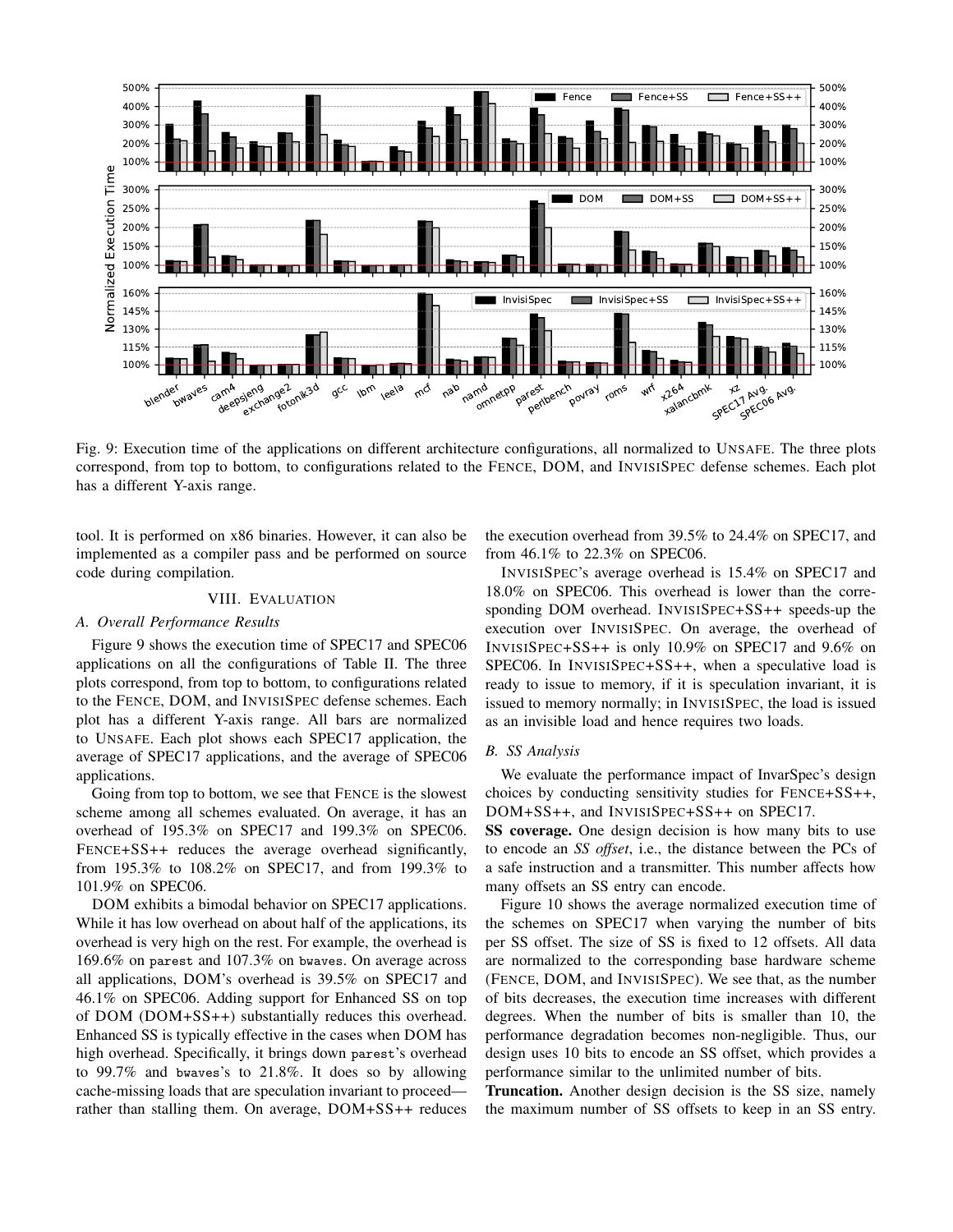

Fig. 10: Normalized execution time when varying the number of bits per SS offset. All execution times are normalized to their corresponding base hardware schemes without InvarSpec.

Figure 11 shows the average normalized execution time of the schemes with various SS sizes. Each SS offset is 10 bits. All data are normalized as in Figure 10. We see that, as the SS size increases, the execution time decreases. Compared to an unlimited SS size, all truncation configurations have a performance degradation. An SS size equal to 12 offsets is a good design point and, therefore, is our default design.



Fig. 11: Normalized execution time when varying the SS size. All execution times are normalized to their corresponding base hardware schemes without InvarSpec.

SS Cache. Figure 12 characterizes the SS cache. It shows the SS cache hit rate (right Y axis) and average normalized execution time of the applications (left Y axis) for different SS cache geometries. We compare our default configuration (4-way set-associative with 64 sets) to geometries with the same associativity but fewer or more sets. We also compare to a fully-associative cache of the same size (256 lines). All execution times are normalized as in Figure 10.

Increasing the SS cache size from our default configuration only slightly decreases the execution time of DOM+SS++ and INVISISPEC+SS++, but FENCE+SS++'s execution time keeps decreasing as the SS cache size grows. Decreasing the SS cache size from our default configuration increases the execution time of every scheme.

The average hit rate shows that the cache size is more important than the associativity. Reducing the cache size for the same associativity decreases the hit rate. However, for the same size, increasing the associativity from 4 to full causes a minimal change. Overall, our default design strikes a good trade-off between performance and hardware complexity.



Fig. 12: Normalized execution time and SS cache hit rate when changing the SS cache. Execution times are normalized to the corresponding base hardware schemes without InvarSpec.

Memory Footprint. We measure that, on average, about half of the code pages in an application have at least one non-empty SS. To estimate an upper bound on the amount of memory required to store this SS state at run time, we add-up all the code pages in an application that have at least one non-empty SS. In reality, not all of the SS pages may be in memory at the same time. We call the resulting size the *Conservative SS Footprint*. We also measure the peak memory usage of each application with the reference input at any point in the program execution. We call the resulting size the *Peak Memory during Execution*.

Table III shows the two metrics for the 5 applications with the largest conservative SS footprint, and the average metrics across all SPEC17 applications. We can see that the memory overhead of storing the SS state is negligible compared to the peak memory that an application uses. The SS only causes a 0.55% memory overhead on average. For blender, which has the largest SS footprint, the overhead is only 1.32%.

| SPEC17 App.             | <b>Conservative SS</b><br>Footprint (MB) | <b>Peak Memory during</b><br><b>Execution</b> (MB) |
|-------------------------|------------------------------------------|----------------------------------------------------|
| blender                 | 8.24                                     | 626.31                                             |
| perlbench               | 8.00                                     | 413.09                                             |
| wrf                     | 7.70                                     | 172.15                                             |
| $_{\rm gcc}$            | 5.87                                     | 1277.55                                            |
| cam4                    | 5.27                                     | 853.91                                             |
| SPEC <sub>17</sub> Avg. | 2.55                                     | 462.05                                             |

TABLE III: Assessing the memory footprint of the SS state.

#### *C. Hardware Overhead*

The main InvarSpec hardware is the SS cache and the IFB. The SS cache is relatively simple because it stores only readonly data. We used CACTI 7.0 [3] to estimate the area and power of the storage component of these structures for 22nm technology. As shown in Table I, the area, dynamic read energy, and leakage power of the storage structures is small.

# *D. Discussion*

Interaction with a JIT Compiler. Our scheme is compatible with a JIT compilation environment. In this case, the dynamic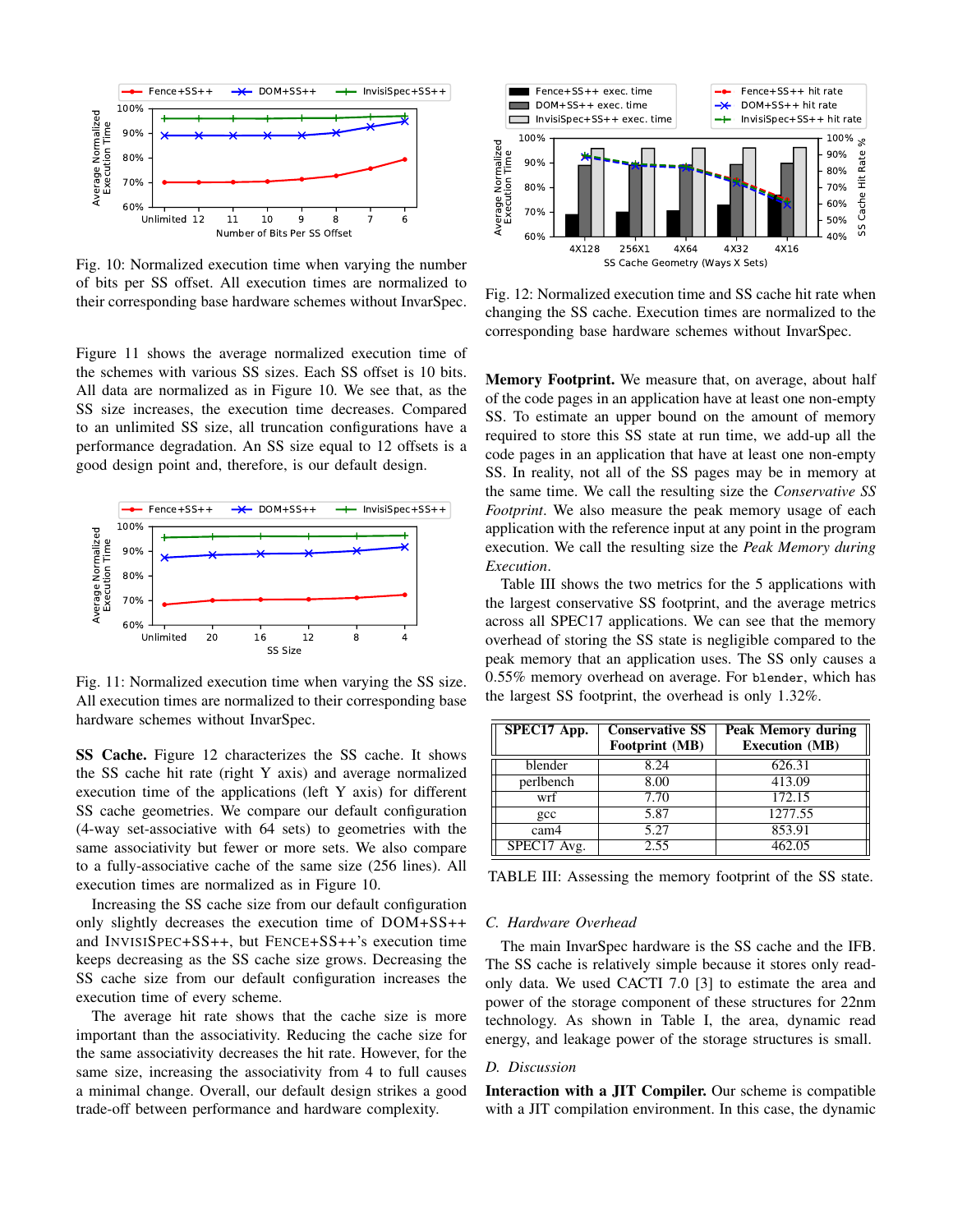generation of a binary is augmented with a step that runs the InvarSpec analysis pass and generates the SSs. In practice, this step does not take long because it substantially reuses information that the compiler has just generated. We cannot provide an accurate estimate of this extra execution time because our implementation of the InvarSpec analysis pass is not optimized.

Reducing Execution Overhead Further. There are several approaches that could further reduce the execution overhead with InvarSpec. Three that come to mind are to increase the SS size, increase the SS cache size, and improve the Enhanced compiler analysis. The first approach can only decrease the execution overhead by a few percentage points. Indeed, Figure 11 showed the overhead with unlimited-sized SS entries, which is an upper bound. The second approach also gives modest gains. We have evaluated a configuration with an infinite SS cache with unlimited-sized SS entries. The result is that FENCE+ SS++, DOM+SS++, and INVISISPEC+SS++ further reduce the average execution overhead from 108.2% to 90.4%, from 24.4% to 21.8%, and from 10.9% to 10.2%, respectively. The third approach, namely improving the Enhanced compiler analysis, may deliver more significant gains, especially if it involves adding inter-procedural analysis. Such approach likely involves non-trivial effort, and is our future work.

## IX. RELATED WORK

As indicated in Sections I and II-B, there are many defense schemes against speculation attacks. Some are software schemes, based on stopping speculation either with fences [2], [17], [43] or by injecting data-dependencies into the code [8], [43]. There are many hardware schemes (e.g., [1], [4], [20], [22], [26], [37], [38], [42], [51], [53]). Of these hardware schemes, many of those that do not consider timing attacks can be extended to support InvarSpec (e.g., [1], [20], [26], [38], [51]). InvarSpec enhances hardware techniques with software information.

The STT [53], SpecShield [4], and NDA [48] hardware schemes have a different threat model than those that Invar-Spec extends in this paper. Indeed, the schemes in this paper protect all data from being leaked by speculative execution; STT, SpecShield, and NDA protect only data that is read by mis-speculated execution, and consider data in retired register file state not to be a secret.

To see the difference, consider the example in Figure 13. In the example code, although secret would not be leaked in a non-speculative execution, STT, SpecShield, and NDA do not apply protection to the mis-speculated load(secret) instruction, because secret was read into a register by a bound-to-commit instruction. In contrast, the schemes that InvarSpec extends in this paper do not allow performing the load(secret) without protection before the branch resolves.

Despite this difference in protection scope, the main principle of InvarSpec to statically analyze code and dynamically disable defense protection earlier could also be adapted to extend schemes such as STT, SpecShield, and NDA.

```
1 secret = load (secret_ptr ); // soon to commit<br>2 if (...) { // mispredicted branch
2 if (...) { // mispredicted branch
       load ( secret );
4 }
```
Fig. 13: Example that exposes the difference between protecting all data versus only speculatively-read data.

Finally, there are many designs that aim to block cachebased covert channels, using randomization [30], [47], encryption [35], [50], cache partitioning [27], [41], [46], [47], or other mechanisms [21], [29]. They do not address speculative execution attacks.

#### X. CONCLUSION

This paper introduced *Speculation Invariance*, and showed that it can be used to reduce the overhead of speculative execution defenses without changing security properties. It also presented the *InvarSpec* framework, which includes a program analysis pass to identify *Safe* instructions, and microarchitecture that uses this information to find and issue speculation invariant instructions earlier. InvarSpec is one of the first defense schemes for speculative execution that combines cooperative compiler and hardware mechanisms. It effectively enhances hardware defense schemes: it reduces the average execution overhead of fence protection from 195.3% to 108.2%, of DOM from 39.5% to 24.4%, and of InvisiSpec from 15.4% to 10.9%.

## ACKNOWLEDGMENTS

This work was funded in part by Intel under an Intel Strategic Research Alliance (ISRA) grant, NSF under grants CNS 1956007, CNS 1763658, and CCF 1725734, Blavatnik ICRC at TAU, and ISF under grant 2005/17. We thank Christos Sakalis, Stefanos Kaxiras, Alberto Ros, Alexandra Jimborean, and Magnus Själander for kindly sharing their code. We also thank Dimitrios Skarlatos for his help in estimating hardware overhead.

#### APPENDIX: STORE-TO-LOAD FORWARDING

When a load reaches its ESP and there is an older store, we need to ensure that whether the store and the load alias is invisible to an attacker. Otherwise, the attacker could deduce the address of the load. Specifically, if store and load alias and the load gets the data from the store, the attacker can deduce the alias by not observing a load access to the cache hierarchy. To solve this problem, we change the microarchitecture slightly as follows. The load is always issued to the cache hierarchy and if, at this point or later, the store address is found to alias, the load gets the data from the store and ignores the data returned from the cache hierarchy.

Relevant to InvarSpec is to understand when is the point where a load reaches its OSP. Such point requires not only that the load not be squashable anymore. In also requires that all of its older stores have been resolved—and hence that the load has been able to read the correct data, either from memory or from a store. InvarSpec implements this algorithm.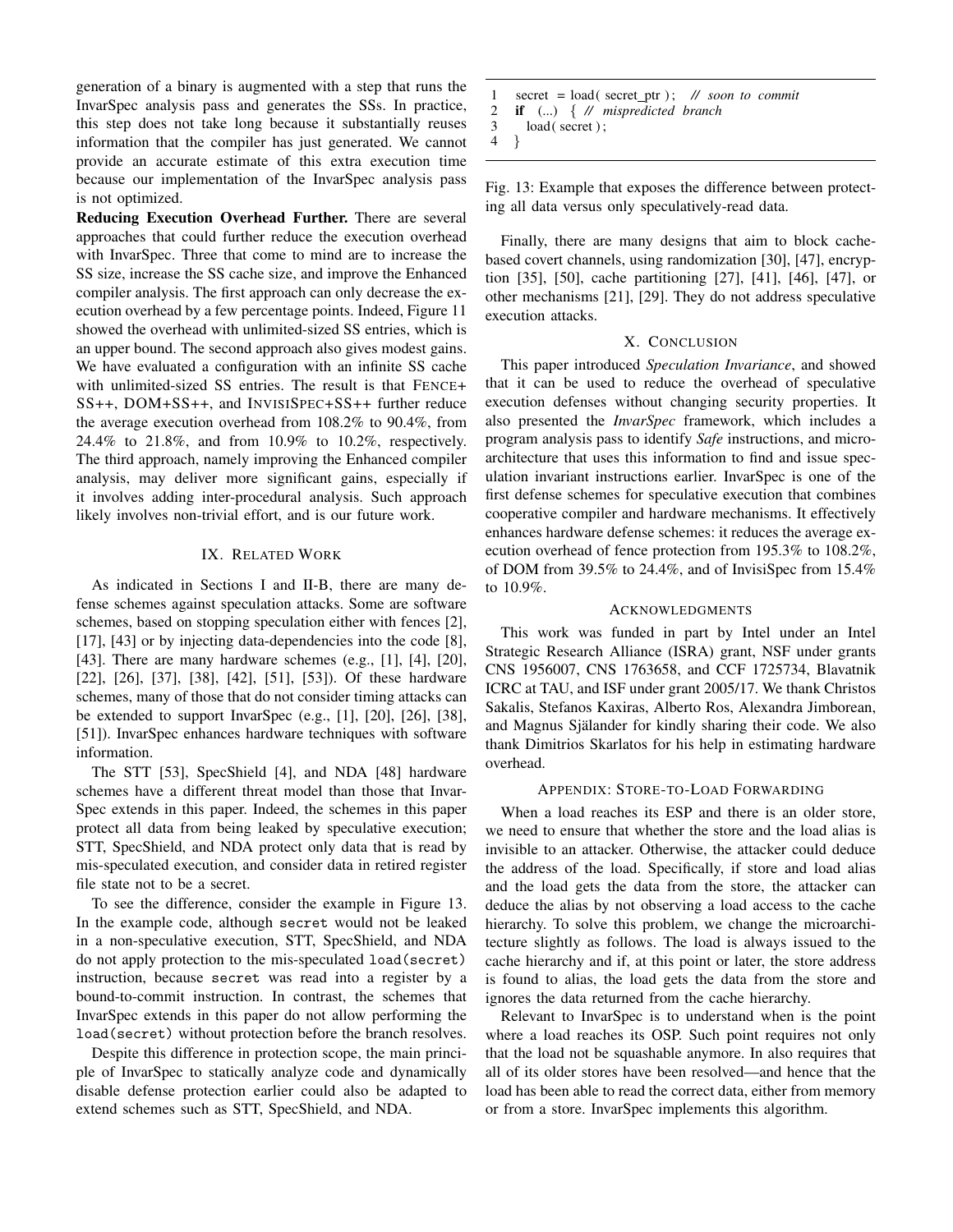#### **REFERENCES**

- [1] S. Ainsworth and T. Jones, "MuonTrap: Preventing Cross-Domain Spectre-Like Attacks by Capturing Speculative State," in *International Symposium on Computer Architecture (ISCA)*, May 2020.
- [2] ARM, "Cache Speculation Side-channels," https://developer.arm.com/ support/arm-security-updates/speculative-processor-vulnerability/ download-the-whitepaper, Oct. 2018.
- [3] R. Balasubramonian, A. B. Kahng, N. Muralimanohar, A. Shafiee, and V. Srinivas, "CACTI 7: New Tools for Interconnect Exploration in Innovative Off-Chip Memories," *ACM Transactions on Architecture and Code Optimization*, vol. 14, no. 2, pp. 14:1–14:25, Jun. 2017. [Online]. Available: http://doi.acm.org/10.1145/3085572
- [4] K. Barber, A. Bacha, L. Zhou, Y. Zhang, and R. Teodorescu, "Spec-Shield: Shielding Speculative Data from Microarchitectural Covert Channels," in *International Conference on Parallel Architectures and Compilation Techniques (PACT)*, September 2019.
- [5] A. Bhattacharyya, A. Sandulescu, M. Neugschwandtner, A. Sorniotti, B. Falsafi, M. Payer, and A. Kurmus, "SMoTherSpectre: Exploiting speculative execution through port contention," in *Proceedings of the 2019 ACM SIGSAC Conference on Computer and Communications Security*, 2019, pp. 785–800.
- [6] N. Binkert, B. Beckmann, G. Black, S. K. Reinhardt, A. Saidi, A. Basu, J. Hestness, D. R. Hower, T. Krishna, S. Sardashti, R. Sen, K. Sewell, M. Shoaib, N. Vaish, M. D. Hill, and D. A. Wood, "The Gem5 Simulator," *ACM SIGARCH Computer Architecture News*, 2011.
- [7] J. Bucek, K.-D. Lange, and J. v. Kistowski, "SPEC CPU2017: Nextgeneration compute benchmark," in *Companion of the 2018 ACM/SPEC International Conference on Performance Engineering*, 2018, pp. 41–42.
- [8] C. Carruth, "Speculative Load Hardening," https://llvm.org/docs/ SpeculativeLoadHardening.html, 2018.
- [9] G. Chen, S. Chen, Y. Xiao, Y. Zhang, Z. Lin, and T. H. Lai, "SgxPectre Attacks: Leaking Enclave Secrets via Speculative Execution," *arXiv eprints*, p. arXiv:1802.09085, Feb 2018.
- [10] Y. Chen, R. Venkatesan, M. Cary, R. Pang, S. Sinha, and M. H. Jakubowski, "Oblivious hashing: A stealthy software integrity verification primitive," in *International Workshop on Information Hiding*. Springer, 2002, pp. 400–414.
- [11] I. Cutress, "The Intel Second Generation Xeon Scalable: Cascade Lake, Now with Up To 56-Cores and Optane!" *AnandTech*, Apr. 2019. [Online]. Available: https://www.anandtech.com/show/14146/ intel-xeon-scalable-cascade-lake-deep-dive-now-with-optane
- [12] J. Ferrante, K. J. Ottenstein, and J. D. Warren, "The program dependence graph and its use in optimization," *ACM Transactions on Programming Languages and Systems (TOPLAS)*, vol. 9, no. 3, pp. 319–349, 1987.
- [13] G. Hamerly, E. Perelman, J. Lau, and B. Calder, "Simpoint 3.0: Faster and more flexible program phase analysis," *Journal of Instruction Level Parallelism*, vol. 7, no. 4, pp. 1–28, 2005.
- [14] B. Hardekopf and C. Lin, "Flow-sensitive pointer analysis for millions of lines of code," in *International Symposium on Code Generation and Optimization (CGO 2011)*. IEEE, 2011, pp. 289–298.
- [15] J. L. Henning, "SPEC CPU2006 Benchmark Descriptions," *ACM SIGARCH Computer Architecture News*, 2006.
- [16] J. Horn, "Speculative Store Bypass," https://bugs.chromium.org/p/ project-zero/issues/detail?id=15282018.
- [17] Intel, "Speculative Execution Side Channel Mitigations," https://software.intel.com/sites/default/files/managed/c5/63/336996- Speculative-Execution-Side-Channel-Mitigations.pdf, 2018.
- [18] —, "Intel<sup>®</sup> 64 and IA-32 Architectures Software Developer's Manual," https://www.intel.com/content/dam/www/public/us/en/ documents/manuals/64-ia-32-architectures-software-developerinstruction-set-reference-manual-325383.pdf, Feb. 2019.
- [19] ——, "Refined Speculative Execution Terminology," https:// software.intel.com/security-software-guidance/insights/refinedspeculative-execution-terminology, 2020.
- [20] K. N. Khasawneh, E. M. Koruyeh, C. Song, D. Evtyushkin, D. Ponomarev, and N. Abu-Ghazaleh, "SafeSpec: Banishing the Spectre of a Meltdown with Leakage-Free Speculation," in *2019 56th ACM/IEEE Design Automation Conference (DAC)*. IEEE, 2019, pp. 1–6.
- [21] T. Kim, M. Peinado, and G. Mainar-Ruiz, "STEALTHMEM: System-Level Protection Against Cache-Based Side Channel Attacks in the Cloud," in *USENIX Security*, 2012.
- [22] V. Kiriansky, I. Lebedev, S. Amarasinghe, S. Devadas, and J. Emer, "DAWG: A defense against cache timing attacks in speculative execution processors," in *2018 51st Annual IEEE/ACM International Symposium on Microarchitecture (MICRO)*. IEEE, 2018, pp. 974–987.
- [23] V. Kiriansky and C. Waldspurger, "Speculative Buffer Overflows: Attacks and Defenses," *arXiv e-prints*, p. arXiv:1807.03757, Jul 2018.
- [24] P. Kocher, J. Horn, A. Fogh, D. Genkin, D. Gruss, W. Haas, M. Hamburg, M. Lipp, S. Mangard, T. Prescher *et al.*, "Spectre attacks: Exploiting speculative execution," in *2019 IEEE Symposium on Security and Privacy (SP)*. IEEE, 2019, pp. 1–19.
- [25] E. M. Koruyeh, K. N. Khasawneh, C. Song, and N. Abu-Ghazaleh, "Spectre returns! speculation attacks using the return stack buffer," in *12th USENIX Workshop on Offensive Technologies (WOOT 18)*, 2018.
- [26] P. Li, L. Zhao, R. Hou, L. Zhang, and D. Meng, "Conditional speculation: An effective approach to safeguard out-of-order execution against spectre attacks," in *2019 IEEE International Symposium on High Performance Computer Architecture (HPCA)*. IEEE, 2019, pp. 264– 276.
- [27] J. Liedtke, N. Islam, and T. Jaeger, "Preventing denial-of-service attacks on a /spl mu/-kernel for WebOSes," in *Proceedings. The Sixth Workshop on Hot Topics in Operating Systems (Cat. No. 97TB100133)*. IEEE, 1997, pp. 73–79.
- [28] M. Lipp, M. Schwarz, D. Gruss, T. Prescher, W. Haas, A. Fogh, J. Horn, S. Mangard, P. Kocher, D. Genkin *et al.*, "Meltdown: Reading kernel memory from user space," in *27th USENIX Security Symposium (USENIX Security 18)*, 2018, pp. 973–990.
- [29] F. Liu, Q. Ge, Y. Yarom, F. Mckeen, C. Rozas, G. Heiser, and R. B. Lee, "Catalyst: Defeating last-level cache side channel attacks in cloud computing," in *2016 IEEE international symposium on high performance computer architecture (HPCA)*. IEEE, 2016, pp. 406– 418.
- [30] F. Liu, H. Wu, K. Mai, and R. B. Lee, "Newcache: Secure cache architecture thwarting cache side-channel attacks," *IEEE Micro*, vol. 36, no. 5, p. 8–16, Sep. 2016. [Online]. Available: https://doi.org/10.1109/MM.2016.85
- [31] G. Maisuradze and C. Rossow, "ret2spec: Speculative execution using return stack buffers," in *Proceedings of the 2018 ACM SIGSAC Conference on Computer and Communications Security*, 2018, pp. 2109–2122.
- [32] L. B. Michael, M. J. Mihaljevic, S. Haruyama, and R. Kohno, "A framework for secure download for software-defined radio," *IEEE Communications Magazine*, vol. 40, no. 7, pp. 88–96, 2002.
- [33] M. Minkin, D. Moghimi, M. Lipp, M. Schwarz, J. Van Bulck, D. Genkin, D. Gruss, F. Piessens, B. Sunar, and Y. Yarom, "Fallout: Reading kernel writes from user space," *arXiv preprint arXiv:1905.12701*, 2019.
- [34] D. A. Osvik, A. Shamir, and E. Tromer, "Cache Attacks and Countermeasures: The Case of AES," in *Topics in Cryptology – CT-RSA 2006*, D. Pointcheval, Ed. Berlin, Heidelberg: Springer Berlin Heidelberg, 2006, pp. 1–20.
- [35] M. K. Qureshi, "New attacks and defense for encrypted-address cache," in *2019 ACM/IEEE 46th Annual International Symposium on Computer Architecture (ISCA)*. IEEE, 2019, pp. 360–371.
- [36] Radare2, "UNIX-like reverse engineering framework and command-line toolset," https://github.com/radareorg/radare2.
- [37] G. Saileshwar and M. K. Qureshi, "CleanupSpec: An Undo Approach to Safe Speculation," in *International Symposium on Microarchitecture (MICRO)*, October 2019.
- [38] C. Sakalis, S. Kaxiras, A. Ros, A. Jimborean, and M. Själander, "Efficient invisible speculative execution through selective delay and value prediction," in *2019 ACM/IEEE 46th Annual International Symposium on Computer Architecture (ISCA)*. IEEE, 2019, pp. 723–735.
- [39] M. Schwarz, M. Lipp, D. Moghimi, J. Van Bulck, J. Stecklina, T. Prescher, and D. Gruss, "Zombieload: Cross-privilege-boundary data sampling," in *Proceedings of the 2019 ACM SIGSAC Conference on Computer and Communications Security*, 2019, pp. 753–768.
- [40] M. Schwarz, M. Schwarzl, M. Lipp, J. Masters, and D. Gruss, "Netspectre: Read arbitrary memory over network," in *European Symposium on Research in Computer Security*. Springer, 2019, pp. 279–299.
- [41] J. Shi, X. Song, H. Chen, and B. Zang, "Limiting cache-based sidechannel in multi-tenant cloud using dynamic page coloring," in *2011 IEEE/IFIP 41st International Conference on Dependable Systems and Networks Workshops (DSN-W)*. IEEE, 2011, pp. 194–199.
- [42] M. Taram, A. Venkat, and D. Tullsen, "Context-sensitive fencing: Securing speculative execution via microcode customization," in *Proceedings of the Twenty-Fourth International Conference on Architectural Support*